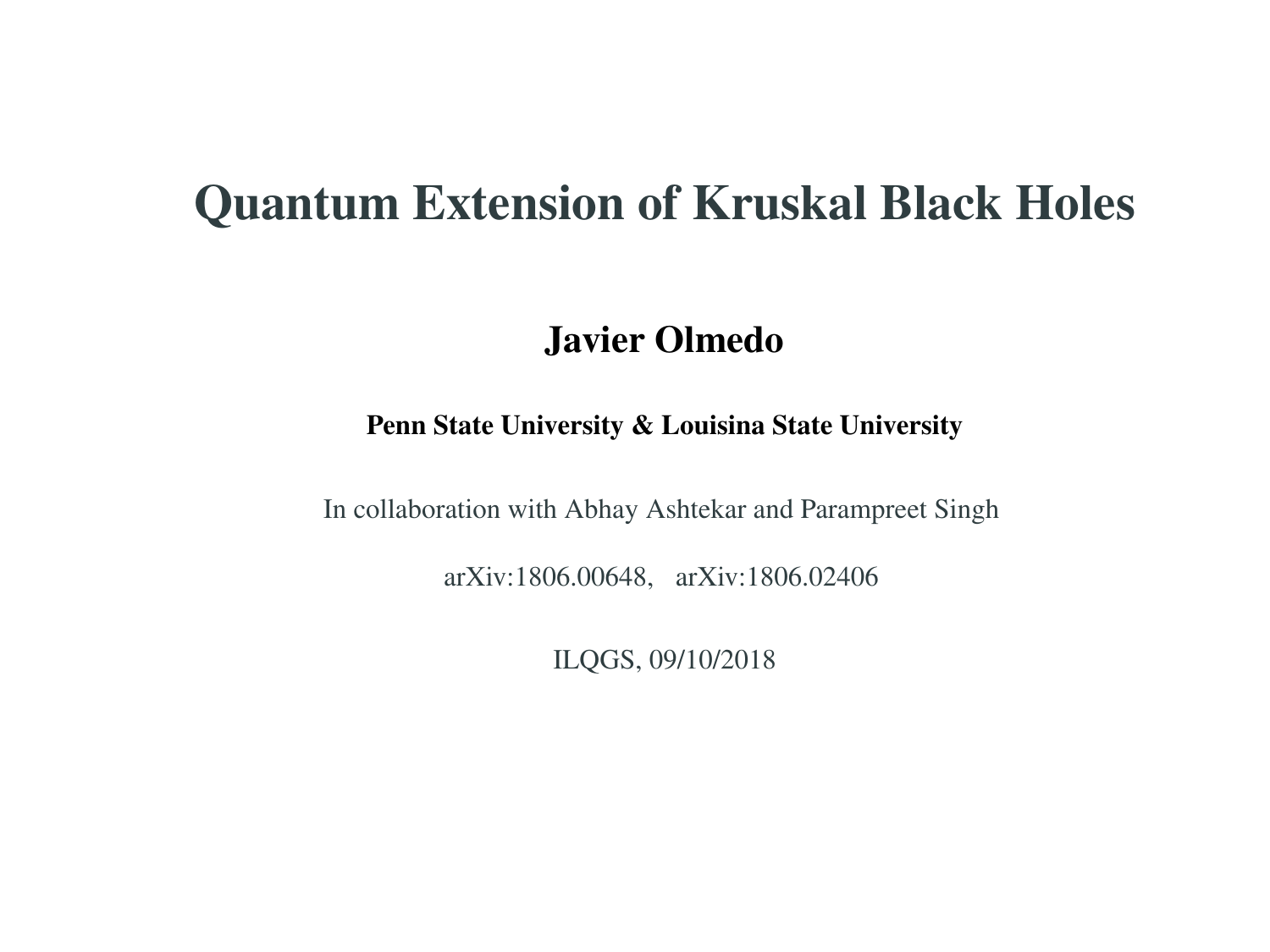#### **Motivation**

- ◆ Symmetry reduced models (FRW, Bianchi, Schwarzschild, Kerr, ...) allow us to carry out concrete calculations (local and global properties of the spacetime geometry, primordial power spectrum, Hawking radiation and black hole evaporation, ...).
- Within loop quantum gravity, it takes lots of effort to obtain similar reduced results ... and efforts have begun (Alesci, Cianfrani, Dapor, Liegener, Pawłowski, ...).
- The (loop) quantization of **symmetry reduced models** of GR is simpler and has provided very useful lessons about the physics and mathematics applicable into the full theory (singularity resolution, semiclassical sectors, potential predictions, ...).
- The most fruitful example is loop quantum cosmology. Rigorous quantization of various cosmological spacetimes based on a difference (discrete) quantum Hamiltonian operator.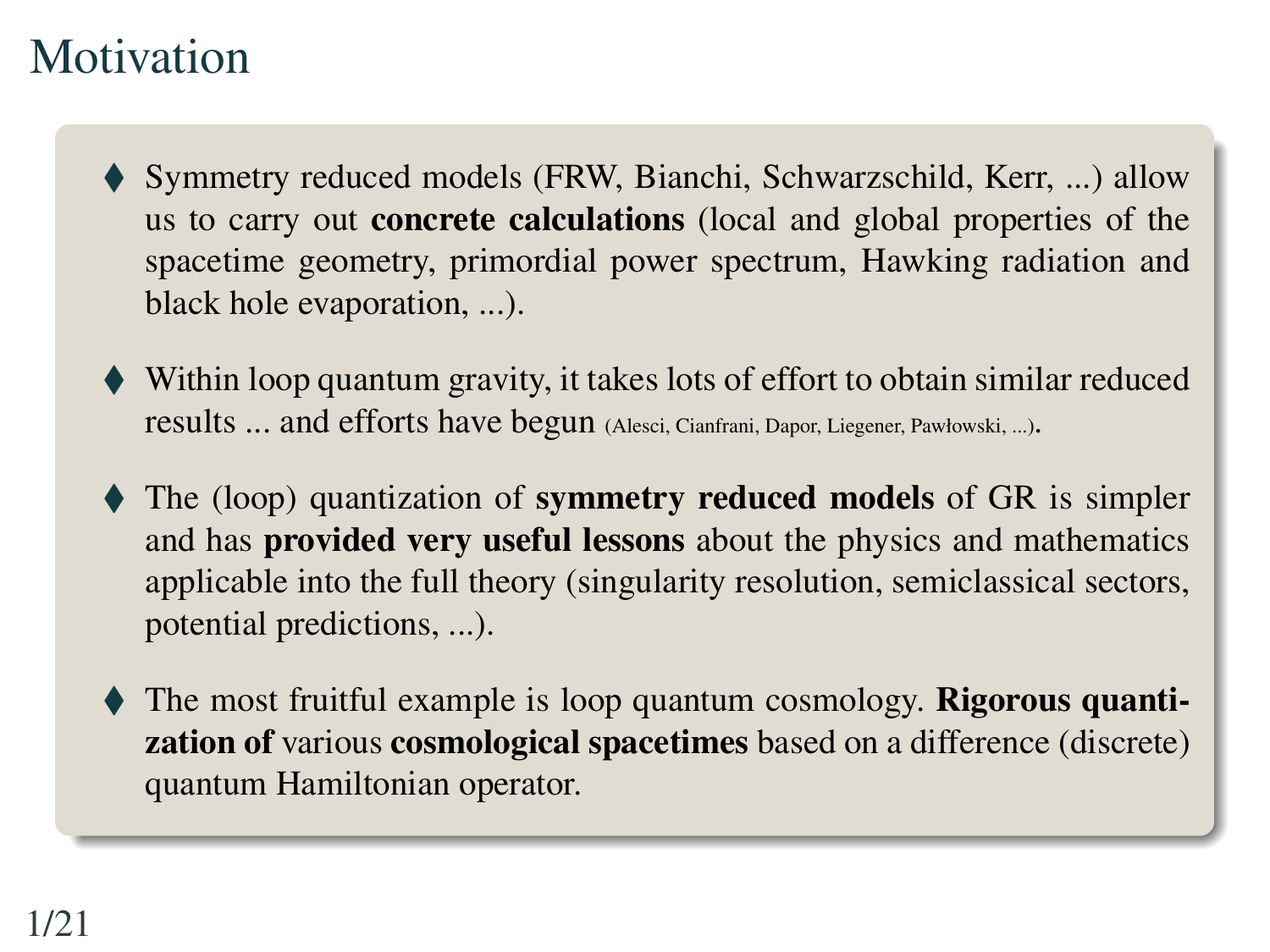# Motivation

- Spherically symmetric spacetimes in vacuum provide the simplest models for black holes.
- They have important applications in quantum gravity. For instance:
	- $\triangleright$  Singularity resolution and its role in the understanding of information loss paradox (LQG viewpoint).
	- $\triangleright$  Other approaches argue that BH singularities may persist.
- A lot of literature in the past years focused on the application of LQC ideas (based on the analogs of  $\mu_0$  and  $\bar{\mu}$  schemes) to the interior of black holes. But detailed predictions have physically undesirable features.
- Other alternatives (adopting an Abelian constraint) need to be further explored (Bojowald, Brahma, Campiglia, Corichi, Gambini, O, Pullin, Saeed, ...).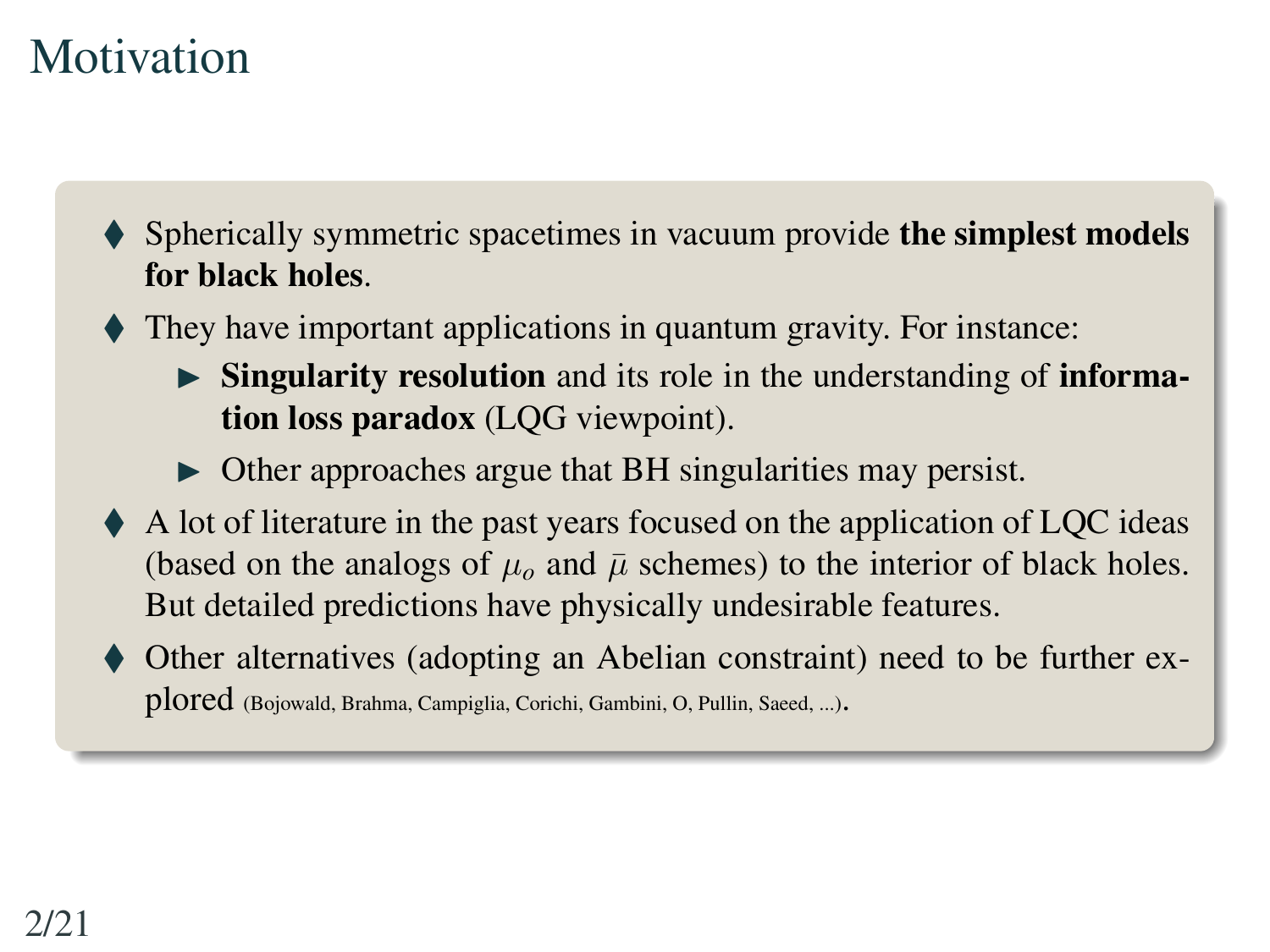# The model

- ◆ Main ideas:
	- $\triangleright$  We focus on spacetimes with spherical symmetry in vacuum (black holes) using homogeneous slicings (trivial constraint algebra) and adopt loop quantum cosmology techniques.
	- $\triangleright$  We limit ourselves to **effective descriptions** (classical evolution equations modified to incorporate quantum geometry corrections).
- What is new:
	- $\triangleright$  Extension to the exterior region.
	- $\triangleright$  **Judicious choices of plaquettes** to define the curvature operator in the Hamiltonian constraint (in the spirit of *improved dynamics proposals*).

 Consequences: We provide the quantum extension of the macroscopic Kruskal black holes. The singular regions are replaced by regular transition surfaces that separate trapped and anti-trapped regions. There, curvature reaches universal upper bounds. Away from the Planck regime, the spacetime metric (and then the curvature) is well approximated by the classical theory. ADM masses are the same.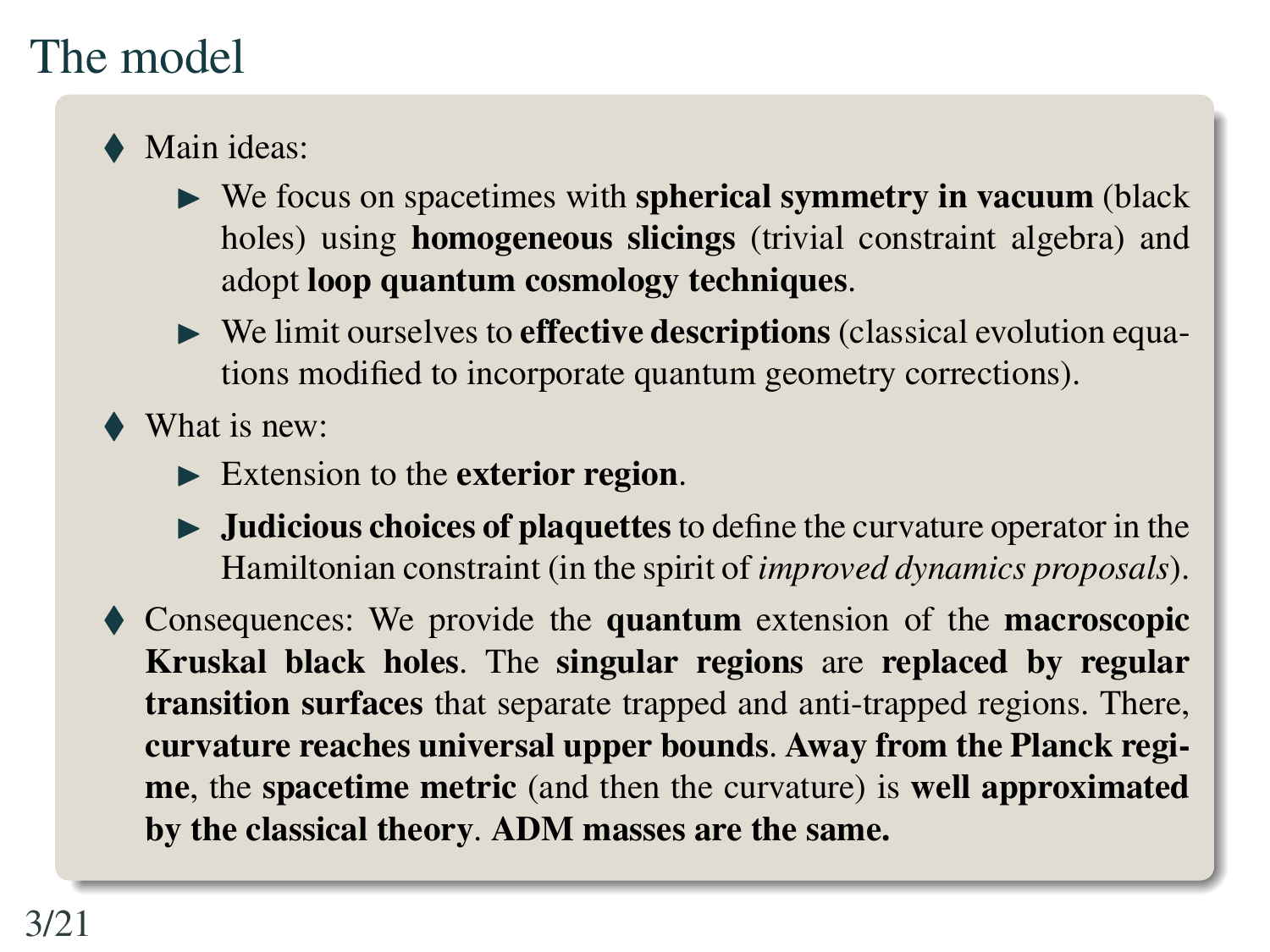#### Kinematical setting

 $\blacklozenge$  Topology of homogeneous Cauchy slices is  $\mathbb{R} \times \mathbb{S}^2$ . The fiducial metric  $\mathring{q}_{ab}$  on  $\Sigma$  is

$$
\mathring{q}_{ab} \mathrm{d}x^a \mathrm{d}x^b = \mathrm{d}x^2 + r_o^2 (\mathrm{d}\theta^2 + \sin^2 \theta \mathrm{d}\phi^2), \quad x \in (-\infty, \infty), \quad r_o = \text{const.} \tag{1}
$$

Reduced connection and triad can be expressed as

$$
A_a^i \tau_i \, dx^a = \bar{c} \tau_3 \, dx + \bar{b} \, r_o \, \tau_2 \, d\theta - \bar{b} \, r_o \, \tau_1 \sin \theta \, d\phi + \tau_3 \cos \theta \, d\phi,\tag{2}
$$

$$
E_i^a \tau^i \partial_a = \bar{p}_c r_o^2 \tau_3 \sin \theta \partial_x + \bar{p}_b r_o \tau_2 \sin \theta \partial_\theta - \bar{p}_b r_o \tau_1 \partial_\phi.
$$
 (3)

The symplectic structure (fiducial cell  $x \in [0, L_0]$ ) takes the form

$$
\bar{\Omega} = \frac{L_o r_o^2}{2G\gamma} \left( 2\mathrm{d}\bar{b} \wedge \mathrm{d}\bar{p}_b + \mathrm{d}\bar{c} \wedge \mathrm{d}\bar{p}_c \right). \tag{4}
$$

New suitable variables  $b = r_o \bar{b}$ ,  $c = L_o \bar{c}$ ,  $p_b = L_o r_o \bar{p}_b$  and  $p_c = r_o^2 \bar{p}_c$  satisfying the Poisson brackets:

$$
\{c, p_c\} = 2G\gamma, \quad \{b, p_b\} = G\gamma. \tag{5}
$$

These variables, under the transformation  $r<sub>o</sub> \rightarrow \beta r<sub>o</sub>$ , are invariant. Under a rescaling of fiducial length  $L<sub>o</sub>$  the combinations  $c/L<sub>o</sub>$  and  $p<sub>b</sub>/L<sub>o</sub>$ , and  $b, p<sub>c</sub>$  are invariant.

The spacetime metric is

$$
g_{ab}dx^{a}dx^{b} \equiv ds^{2} = -N_{t}^{2}dt^{2} + \frac{p_{b}^{2}}{p_{c}L_{o}^{2}}dx^{2} + p_{c}(d\theta^{2} + \sin^{2}\theta d\phi^{2}),
$$
 (6)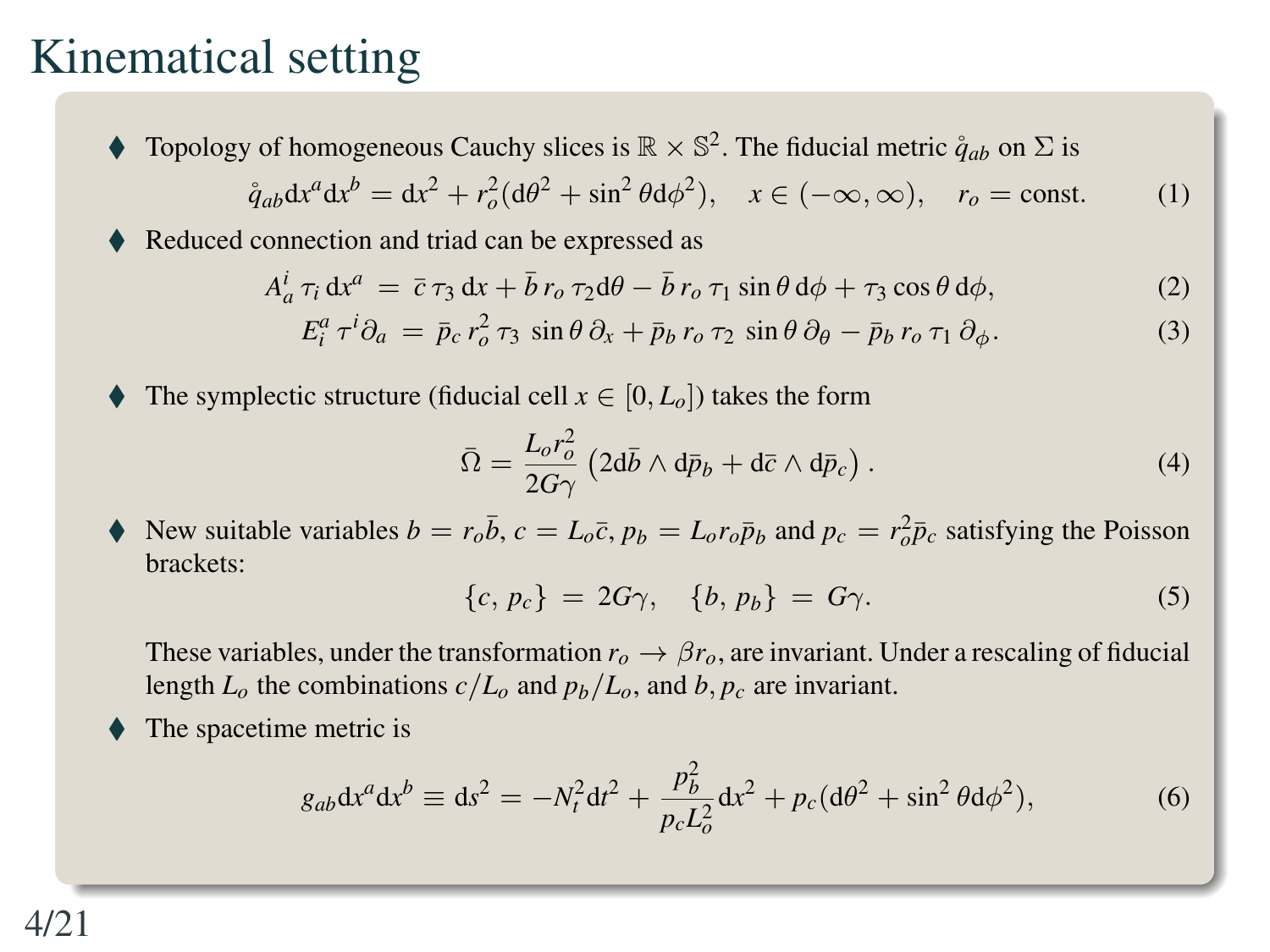#### Classical dynamics of the interior region

Classical dynamics in the interior dictated by the Hamiltonian constraint

$$
H_{\rm cl}[N_{\rm cl}] = -\frac{1}{2G\gamma} \left(2c p_c + \left(b + \frac{\gamma^2}{b}\right) p_b\right), \quad N_{\rm cl} = \gamma b^{-1} p_c^{1/2}.
$$
 (7)

 The solutions to the dynamical equations and Hamiltonian constraint (well adapted to Schwarzschild geometry) are

$$
b(T_{\rm cl}) = \gamma \, \left(e^{-T_{\rm cl}} - 1\right)^{1/2}, \quad p_b(T_{\rm cl}) = -2mL_0 \, e^{T_{\rm cl}} \left(e^{-T_{\rm cl}} - 1\right)^{1/2},\tag{8}
$$

$$
c(T_{\rm cl}) = \frac{\gamma L_o}{4m} \, e^{-2T_{\rm cl}}, \qquad p_c(T_{\rm cl}) = 4m^2 \, e^{2T_{\rm cl}}, \tag{9}
$$

where  $-\infty < T_{\rm cl} < 0$  and

$$
\frac{cp_c}{L_o\gamma} = m = -\frac{1}{2L_o\gamma} \left( b + \frac{\gamma^2}{b} \right) p_b.
$$
 (10)

$$
∴ With τ = 2meTcl we get\nds2 = -(\frac{2m}{τ} - 1)-1 dτ2 + (\frac{2m}{τ} - 1) dx2 + τ2 (dθ2 + sin2 θ dφ2). (11)
$$

Singularity located at  $\tau = 0$  (or  $T_{\text{cl}} = -\infty$ ). Horizon located at  $\tau = 2m$  (or  $T_{\text{cl}} = 0$ ).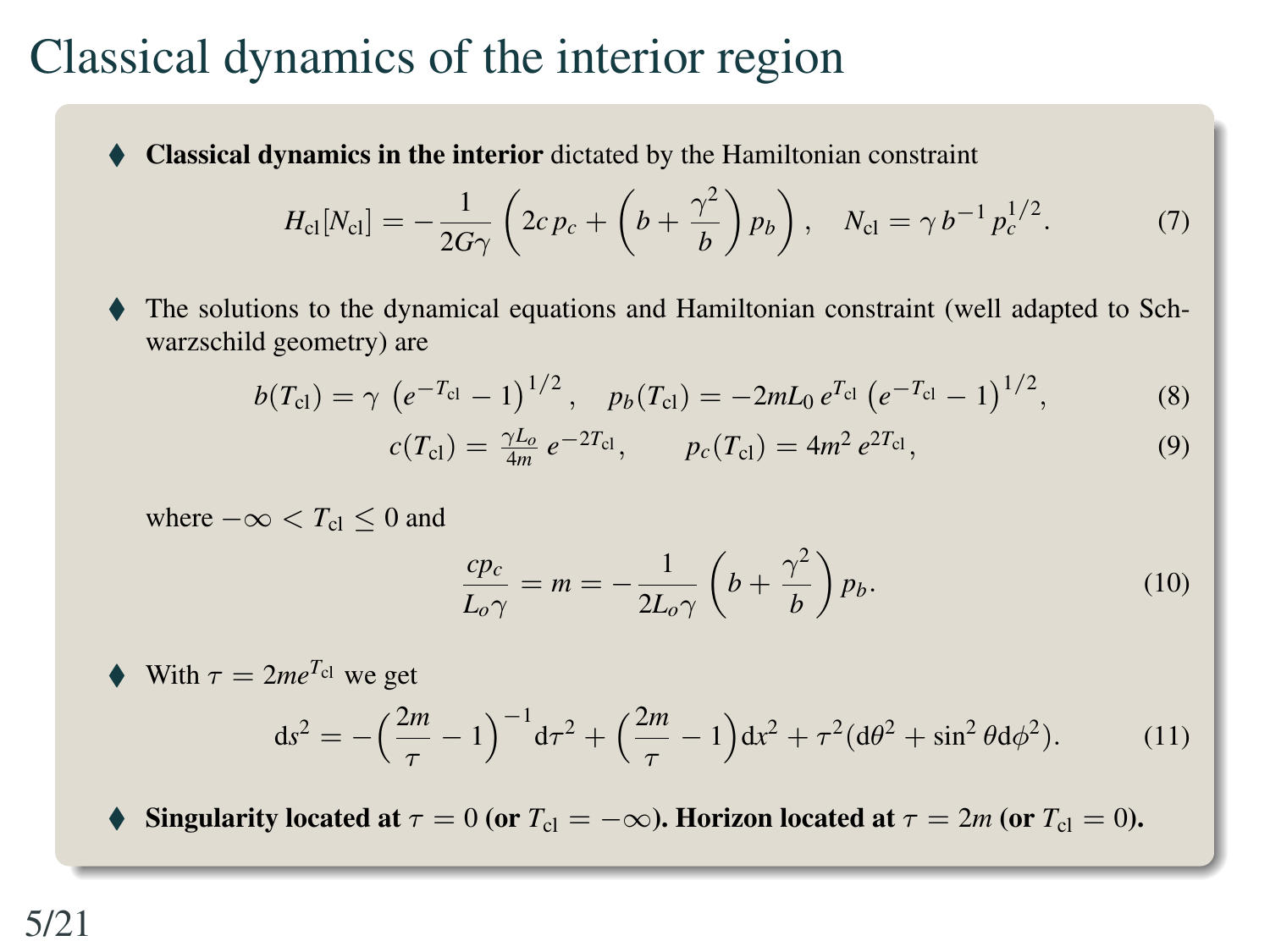#### Extension to the exterior

- We keep a homogeneous slicing, i.e. time-like hypersurfaces with  $(- + +)$  3-metric.
	- The connection and triad are now *SU*(1, 1) valued (instead of *SU*(2)).

$$
A_a^i \tilde{\tau}_i \, \mathrm{d} x^a \, = \, \frac{\tilde{c}}{L_o} \, \tilde{\tau}_3 \, \mathrm{d} x + \tilde{b} \, \tilde{\tau}_2 \mathrm{d} \theta - \tilde{b} \, \tilde{\tau}_1 \sin \theta \, \mathrm{d} \phi + \tilde{\tau}_3 \cos \theta \, \mathrm{d} \phi, \tag{12}
$$

$$
E_i^a \tilde{\tau}^i \partial_a = \tilde{p}_c \tilde{\tau}_3 \sin \theta \partial_x + \frac{\tilde{p}_b}{L_o} \tilde{\tau}_2 \sin \theta \partial_\theta - \frac{\tilde{p}_b}{L_o} \tilde{\tau}_1 \partial_\phi, \tag{13}
$$

or equivalently:

$$
\tilde{\tau}_1 \to i\tau_1, \tilde{\tau}_2 \to i\tau_2, \tilde{\tau}_3 \to \tau_3; \qquad b \to i\tilde{b}, \, p_b \to i\tilde{p}_b; \qquad c \to \tilde{c}, \, p_c \to \tilde{p}_c \tag{14}
$$

The Poisson brackets are now given by:

$$
\{\tilde{c},\tilde{p}_c\} = 2G\gamma, \quad \{\tilde{b},\tilde{p}_b\} = -G\gamma. \tag{15}
$$

 $\blacklozenge$  The spacetime metric is

$$
\tilde{g}_{ab} \mathrm{d} x^a \mathrm{d} x^b \equiv \mathrm{d} \tilde{s}^2 = -\frac{\tilde{p}_b^2}{\tilde{p}_c L_o^2} \mathrm{d} x^2 + \tilde{N}_\tau^2 \mathrm{d} \tau^2 + \tilde{p}_c (\mathrm{d} \theta^2 + \sin^2 \theta \mathrm{d} \phi^2). \tag{16}
$$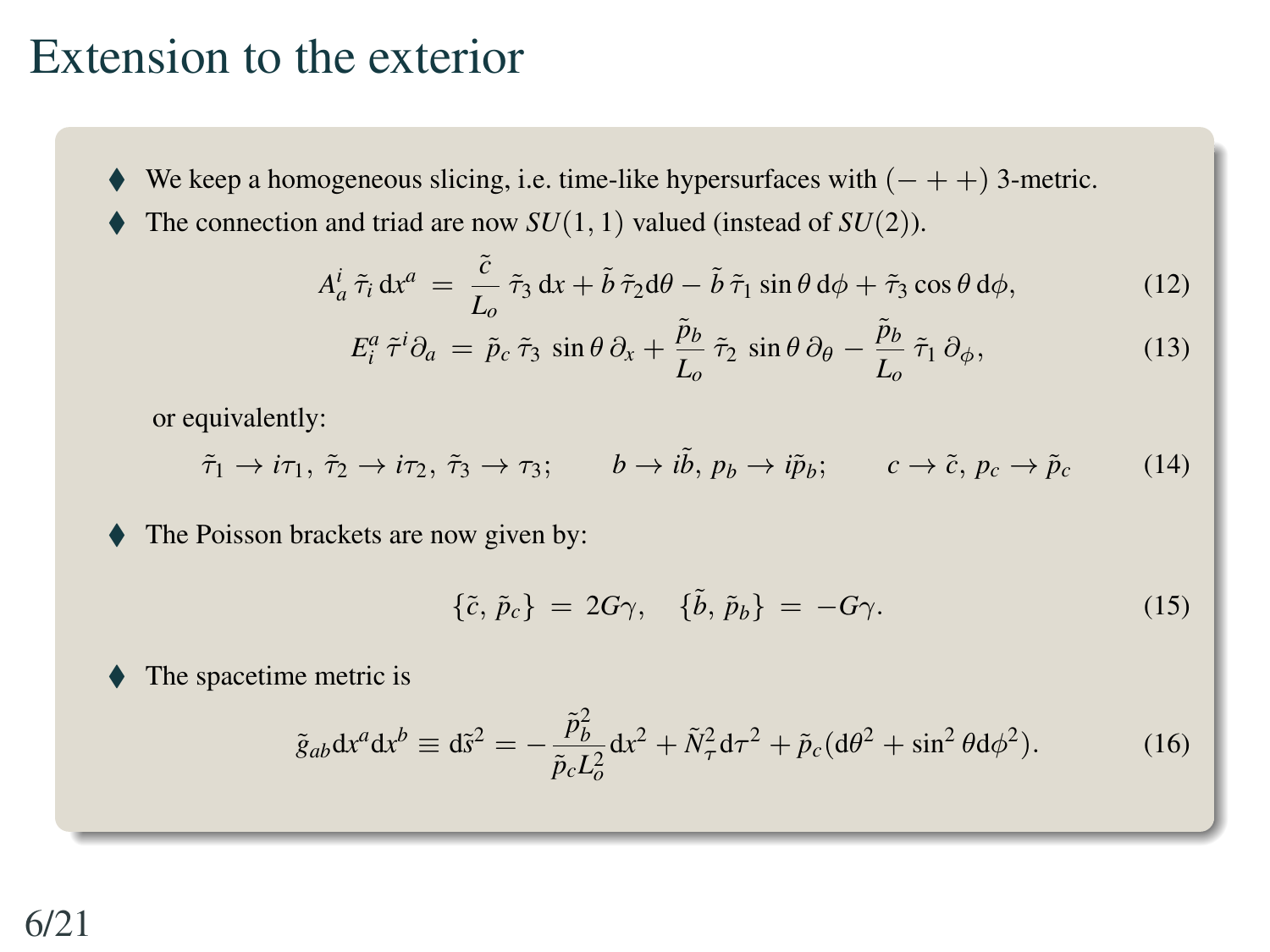#### Classical dynamics of the exterior region

Classical dynamics in the exterior dictated by the Hamiltonian constraint

$$
\tilde{H}_{\rm cl}[\tilde{N}_{\rm cl}] = -\frac{1}{2G\gamma} \left( 2\tilde{c}\,\tilde{p}_c + \left( -\tilde{b} + \frac{\gamma^2}{\tilde{b}} \right) \tilde{p}_b \right), \quad \tilde{N} = \gamma \tilde{b}^{-1} \tilde{p}_c^{1/2} \,. \tag{17}
$$

Solutions to the dynamical equations and Hamiltonian constraint are given by

$$
\tilde{b}(T_{\rm cl}) = \pm \gamma \, \left(1 - e^{-T_{\rm cl}}\right)^{1/2}, \quad \tilde{p}_b(T_{\rm cl}) = -2mL_0 \, e^{T_{\rm cl}} \left(1 - e^{-T_{\rm cl}}\right)^{1/2},\tag{18}
$$

$$
\tilde{c}(T_{\rm cl}) = \frac{\gamma L_o}{4m} \, e^{-2T_{\rm cl}}, \qquad \tilde{p}_c(T_{\rm cl}) = 4m^2 \, e^{2T_{\rm cl}}, \tag{19}
$$

where  $0 \leq T_{\text{cl}} < \infty$  and

$$
\frac{\tilde{c}\tilde{p}_c}{L_o\gamma} = m = -\frac{1}{2L_o\gamma} \left( -\tilde{b} + \frac{\gamma^2}{\tilde{b}} \right) \tilde{p}_b.
$$
 (20)

The exterior and interior regions match smoothly across the horizon  $(T<sub>cl</sub> = 0)$ . Spatial infinity is located at  $T_{\text{cl}} = \infty$ .

$$
∴ With τ = 2meTcl we get\nds2 = -\left(1 - \frac{2m}{τ}\right)dx2 + \left(1 - \frac{2m}{τ}\right)^{-1}dτ2 + τ2(dθ2 + sin2θdφ2). (21)
$$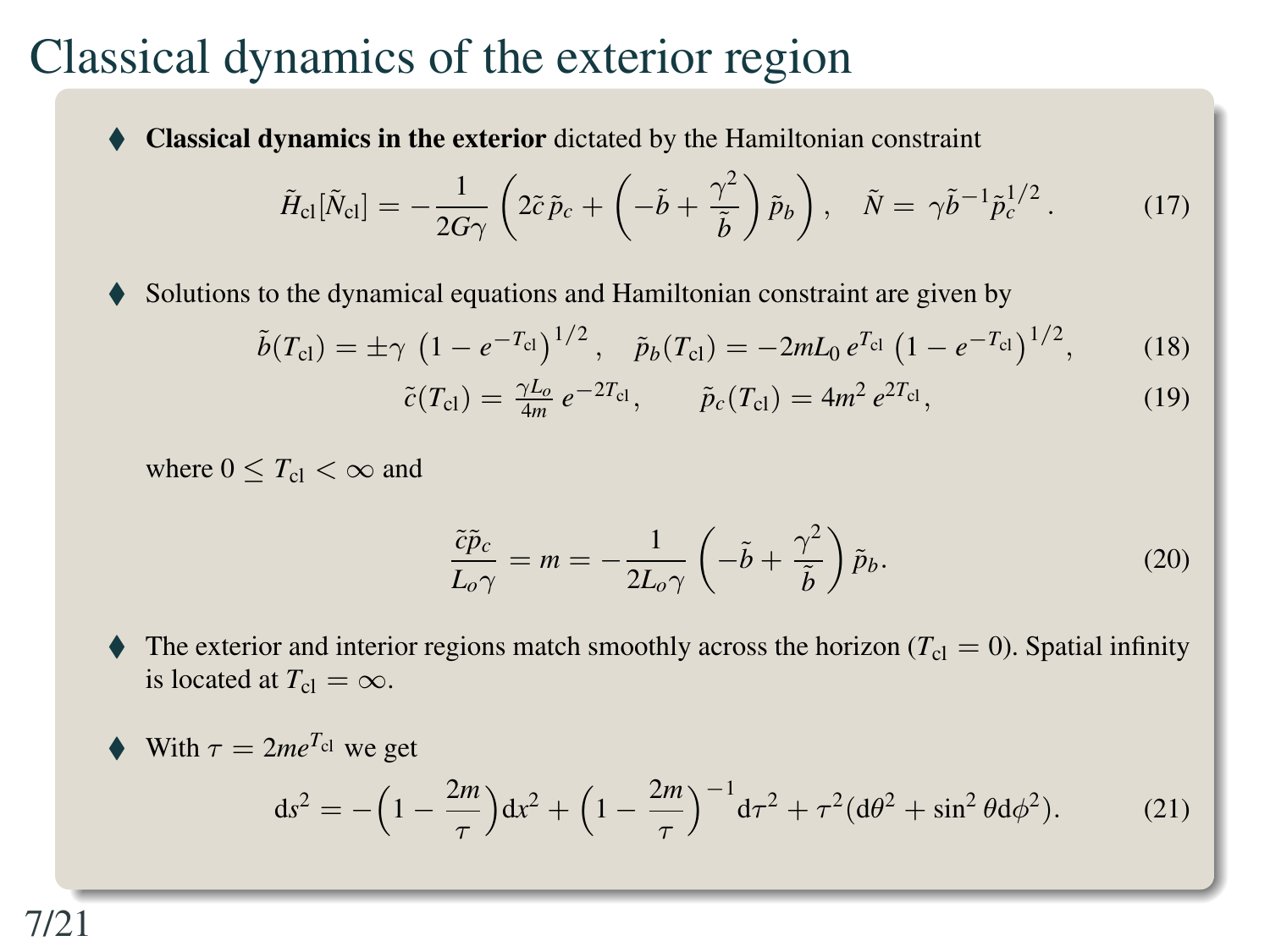### Classical Penrose diagram of the Kruskal spacetime

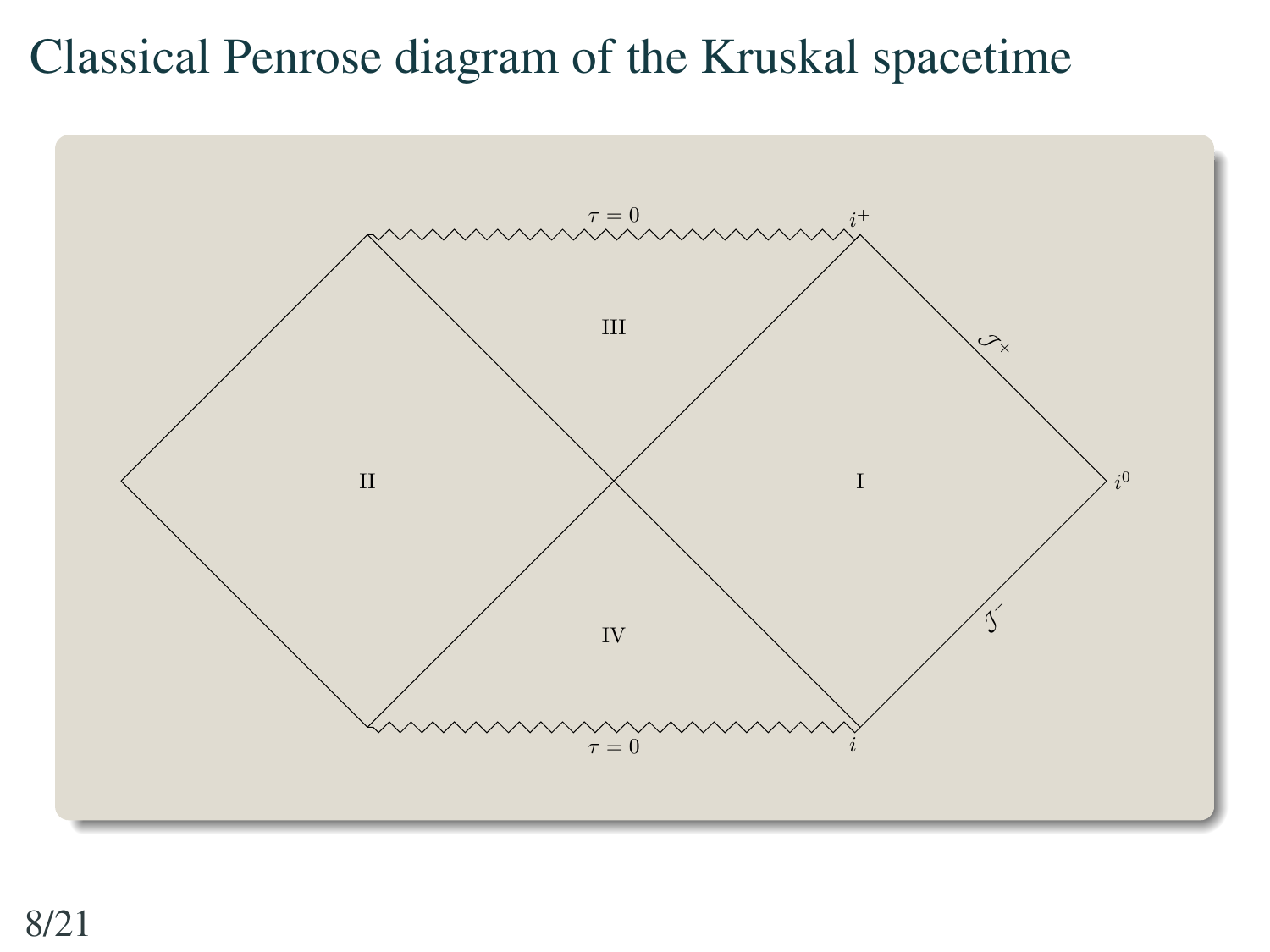#### Quantum corrected dynamics for the interior

Quantum corrections to the classical theory.

- i) *H*[*N*] contains curvature  $F_{ab}^i$  of the gravitational connection  $A_a^i$ .
- ii)  $F_{ab}^i$  can be obtained from  $(h_\square/A_\square)$ , where  $h_\square$  is a loop  $\square$  of holonomies of  $A_a^i$  and  $\overline{A_{\Box}}$  the area enclosed by  $\Box$  (we choose it to be equal to the LQG area gap  $\Delta = 4\sqrt{3}\pi\gamma \ell_{\rm Pl}^2$ ).
- iii) curvature operators  $\hat{F}_{\theta,\phi}$ ,  $\hat{F}_{x,\theta}$ ,  $\hat{F}_{x,\phi}$  are determined by the *fractional lengths* of the links in these plaquettes:  $\delta_c$  for the *x*-directional link and  $\delta_b$  for links in the 2-spheres.
- ♦ LQC effective dynamics dictated by

$$
H_{\text{eff}}[N] = -\frac{1}{2G\gamma} \left[ 2\frac{\sin(\delta_c c)}{\delta_c} p_c + \left( \frac{\sin(\delta_b b)}{\delta_b} + \frac{\gamma^2 \delta_b}{\sin(\delta_b b)} \right) p_b \right], \quad N = \frac{\gamma}{\sin(\delta_b b)}.
$$
 (22)

The solutions to the dynamical equations, provided that  $\delta_b$  and  $\delta_c$  are chosen to be appropriate constants of motion, take the form

$$
\cos\left(\delta_b b(T)\right) = b_o \tanh\left(\frac{1}{2}\left(b_o T + 2 \tanh^{-1}\left(\frac{1}{b_o}\right)\right)\right), \ p_b(T) = -2 \frac{\sin(\delta_c c(T))}{\delta_c} \frac{\sin(\delta_b b(T))}{\delta_b} \frac{p_c(T)}{\frac{\sin^2(\delta_b b(T))}{\delta_b^2} + \gamma^2}, (23)
$$

$$
\tan\left(\frac{\delta_c c(T)}{2}\right) = \mp \frac{\gamma L_o \delta_c}{8m} e^{-2T}, \quad p_c(T) = 4m^2 \left(e^{2T} + \frac{\gamma^2 L_o^2 \delta_c^2}{64m^2} e^{-2T}\right), \quad b_o = (1 + \gamma^2 \delta_b^2)^{1/2},\tag{24}
$$

where

$$
\left[\frac{\sin(\delta_c c)}{\gamma L_o \delta_c}\right] p_c = m = -\frac{1}{2} \left[\frac{\sin(\delta_b b)}{\delta_b} + \frac{\gamma^2 \delta_b}{\sin(\delta_b b)}\right] \frac{p_b}{\gamma L_o}
$$
 (25)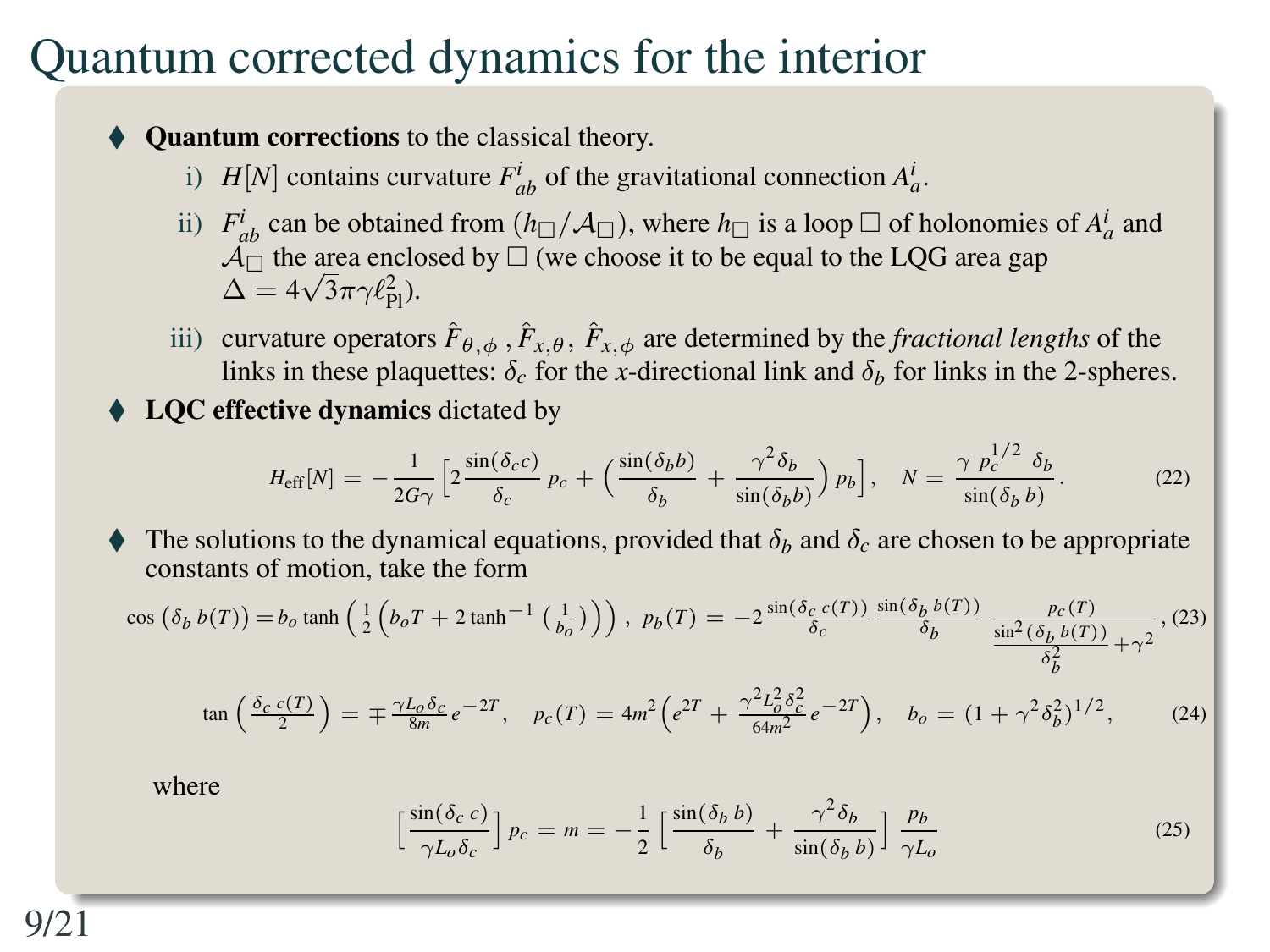#### Causal structure

- $\blacklozenge$  The spacetime has the Killing vector field *X<sup>a</sup>*∂<sub>*a*</sub> = ∂/∂<sub>*x*</sub> that becomes null when  $p_b = 0$ (horizons at *T* = 0 and *T* =  $-4/b_o \tanh^{-1}(1/b_o)$ ).
- $\blacklozenge$  The expansions  $\theta_{\pm}$  of the null normal vectors  $\ell_a^{\pm}$  to the 2-spheres vanish at  $\dot{p}_c = 0$ , i.e. at  $T_{\mathcal{T}} = \frac{1}{2} \ln \left( \frac{\gamma L_o \delta_c}{8m} \right)$ . Each solution has one and only one transition surface  $\mathcal{T}$  that separates a trapped region in the past (BH region) and an anti-trapped region to the future (WH region).
- The entire geometry is smooth since the transition surface  $\tau$  replaces the classical singularity by a regular highcurvature region. Here  $p_c(T_{\mathcal{T}}) = \frac{1}{2} \gamma (L_o \delta_c)$ .
- In summary, the geometry consists of a boundary  $\mathcal T$  between a trapped region (BH type) in the past and an antitrapped region (WH type) to the future.

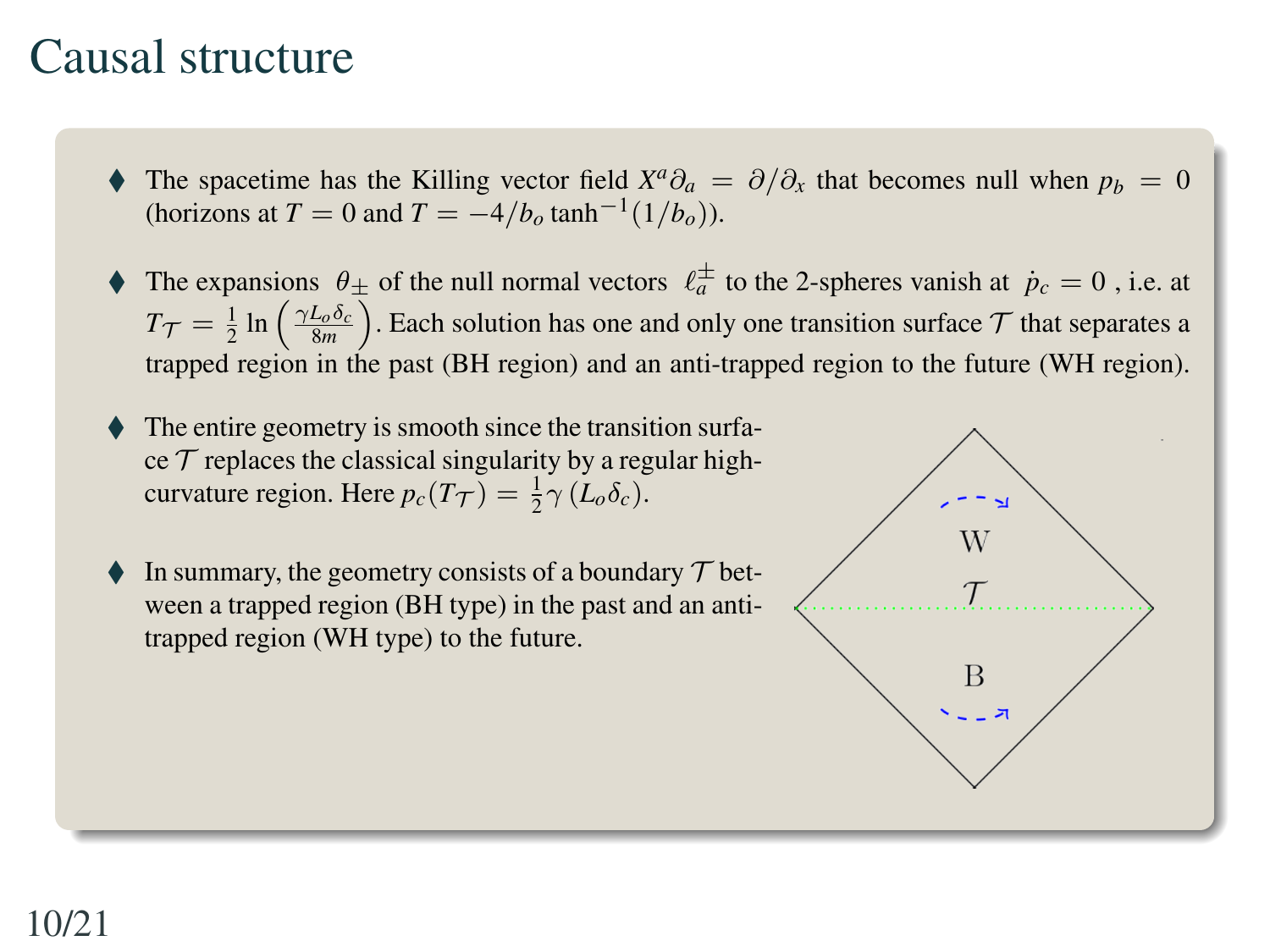#### Determination of  $\delta_b$  and  $\delta_c$

The quantum parameter  $\delta_b$  has the interpretation of the fractional length of each link constituting the plaquette within the  $\theta$ - $\phi$  2-spheres, and  $\delta_c$ , of the fractional length of the links in the *x*-direction within the plaquettes in the  $\theta$ -*x* and  $\phi$ -*x* planes in a fiducial cell.

Our proposal: Choose the plaquettes to lie on the transition surface where the space-time has largest curvature. One then has:

$$
2\pi \,\delta_c \delta_b \, |p_b||_{\mathcal{T}} = \Delta,\qquad(26)
$$

(Physical (fractional) area of the annulus around equators)

$$
4\pi \delta_b^2 p_c \big|_{\mathcal{T}} = \Delta. \tag{27}
$$

(Physical (fractional) area of the sphere)

The solutions can be written in a closed form for macroscopic BHs ( $m \gg \ell_{Pl}$ ):

$$
\delta_b = \left(\frac{\sqrt{\Delta}}{\sqrt{2\pi}\gamma^2 m}\right)^{1/3}, \qquad L_o \delta_c = \frac{1}{2} \left(\frac{\gamma \Delta^2}{4\pi^2 m}\right)^{1/3}.
$$
 (28)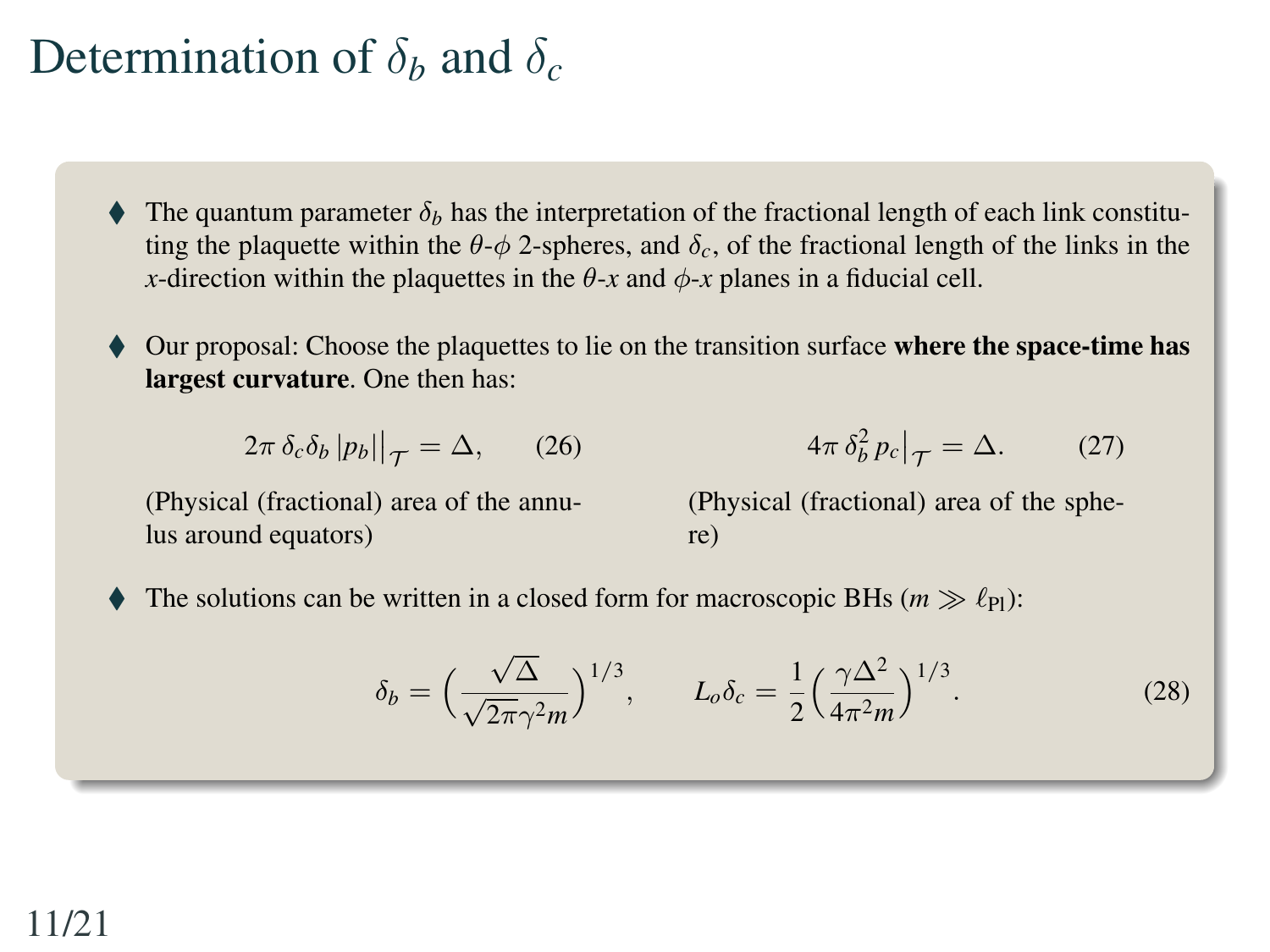#### Physical consequences

 Several curvature invariants are bounded above, reaching a maximum value at the transition surface that is mass independent, namely

$$
C_{abcd}C^{abcd} \mid \mathcal{T} = \frac{1024\pi^2}{3\gamma^4\Delta^2} + \mathcal{O}\left(\left(\frac{\Delta}{m^2}\right)^{\frac{1}{3}} \ln \frac{m^2}{\Delta}\right), \quad K \mid \mathcal{T} = \frac{768\pi^2}{\gamma^4\Delta^2} + \mathcal{O}\left(\left(\frac{\Delta}{m^2}\right)^{\frac{1}{3}} \ln \frac{m^2}{\Delta}\right). \tag{29}
$$

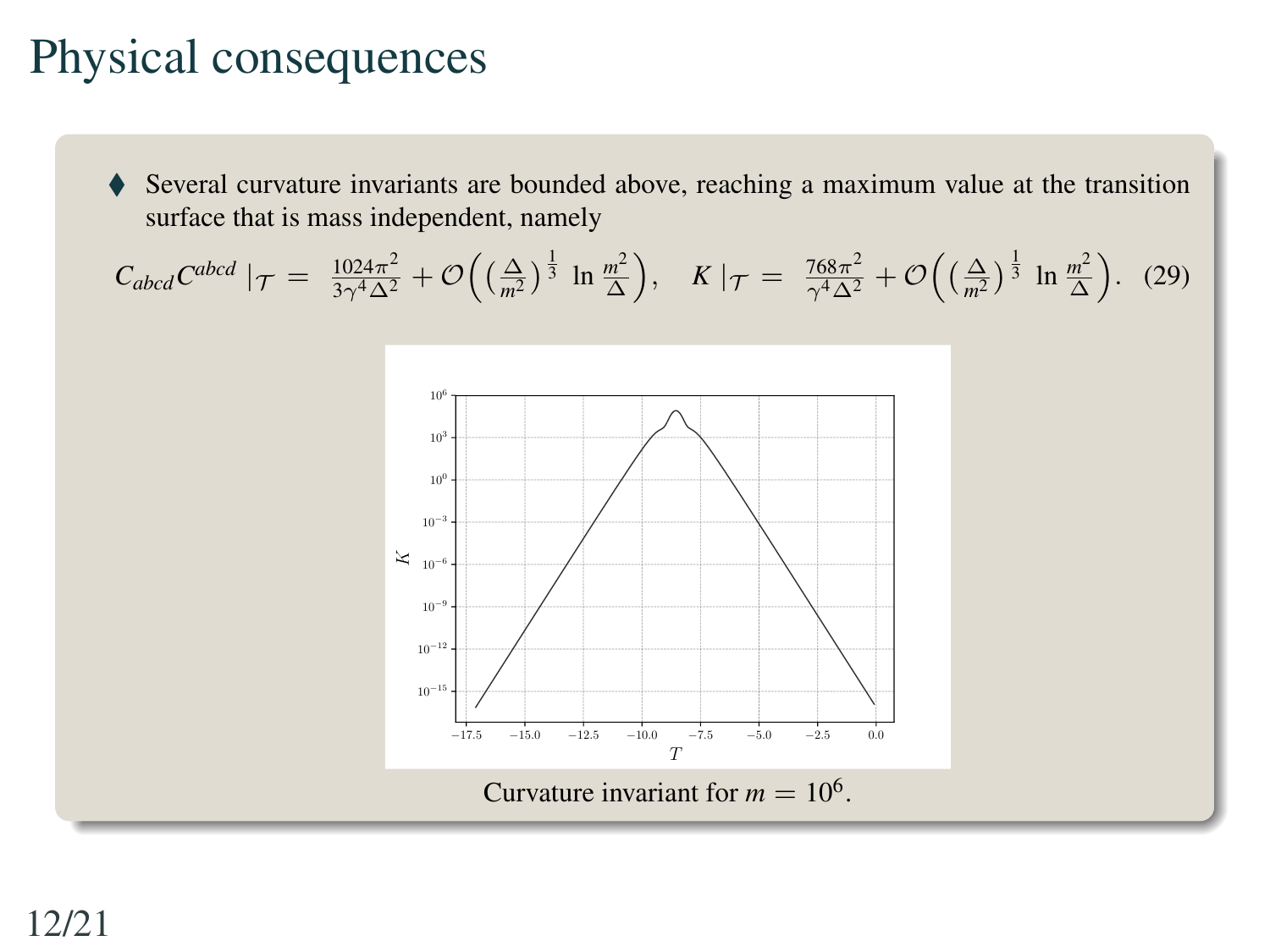#### Physical consequences

Quantum correction can be seen as an effective fluid with a stress-energy tensor  $\mathfrak{T}_{ab}$  characterized by the energy density  $\rho$  and the radial and tangential pressures  $\mathfrak{p}_x$  and  $\mathfrak{p}_{\parallel}$ , respectively. One can easily see that, at the transition surface, the strong energy condition is violated

$$
(\mathfrak{T}_{ab} - \frac{1}{2} g_{ab} \mathfrak{T}) T^a T^b \bigg|_{\mathcal{T}} < 0.
$$
 (30)

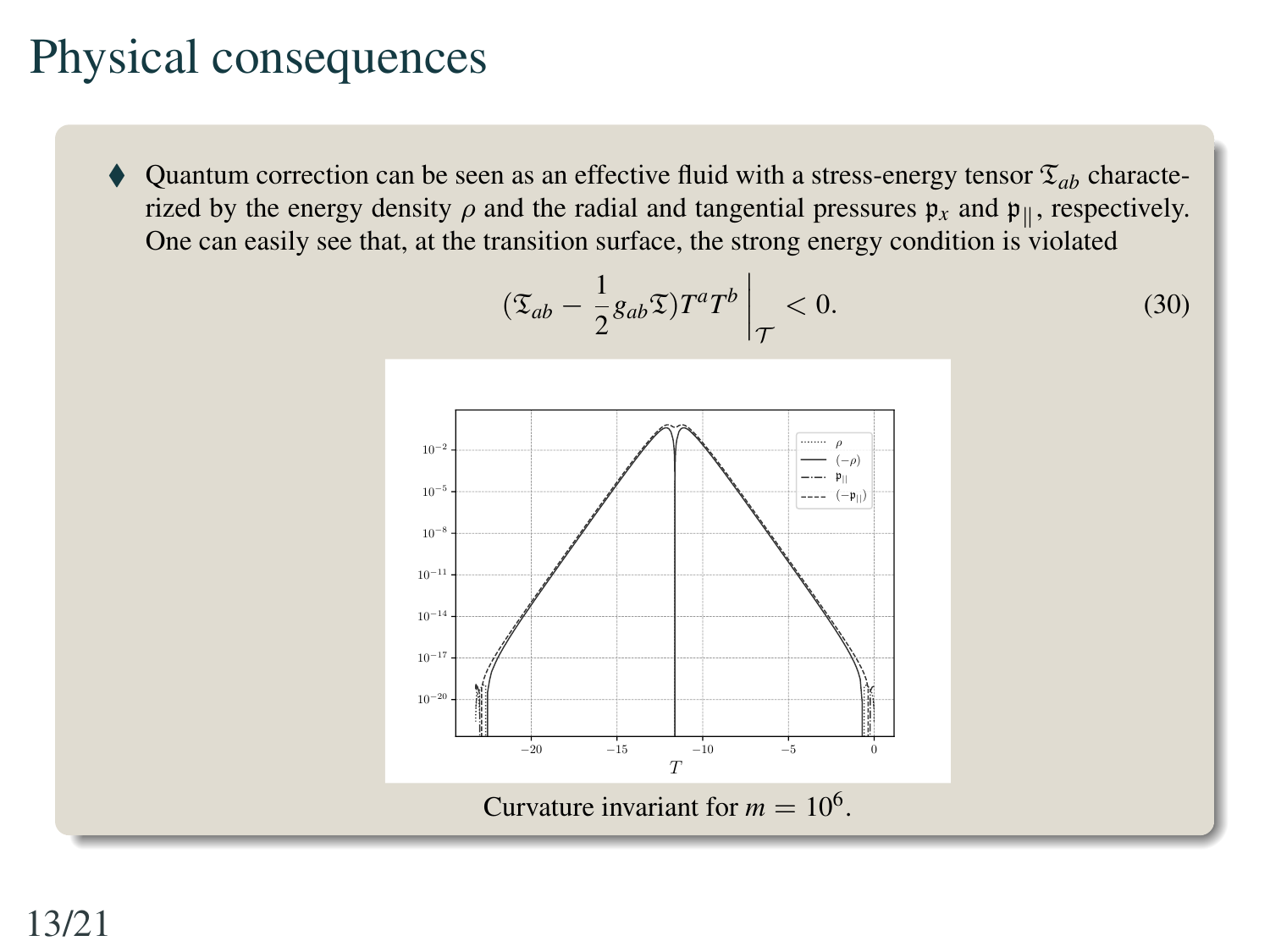## Physical consequences

A puzzling aspect arises from considerations of the Komar mass at the horizons ( $T = 0$ ) and  $T = -4/b_o \tanh^{-1}(1/b_o)$  with respect to the Killing vector field  $X = X^a \partial_a = \partial_x$ :

 $1)$ 

$$
K[S] := -\frac{1}{8\pi G} \oint_{S} \epsilon_{ab}{}^{cd} \nabla_{c} X_{d} \, \mathrm{d}S^{ab}, \tag{3}
$$

$$
K[S_2] - K[S_1] = 2 \int_{\bar{\Sigma}} (\mathfrak{T}_{ab} - (\mathfrak{T}/2)g_{ab}) X^a \mathrm{d}V^b. \tag{32}
$$

 The 3-surface integral is large and negative because of properties of  $\mathfrak{T}_{ab}$  in the interior. But it is also delicately balanced to make the volume integral precisely equal to −2*K*[*S*1] (in the large *m* limit). Therefore,

$$
K[S_2] = -K[S_1].
$$
 (33)



- Since ADM mass refers to the unit future pointing asymptotic time-like Killing vector field, this is the sufficient condition for  $r_B = r_W$  when  $m^2 \gg \Delta$ .
- This shows that there are highly non-trivial constraints that our effective geometry satisfies: singularity resolution and (nearly) unit amplification factor for the mass in the transition from the trapped to the anti-trapped region.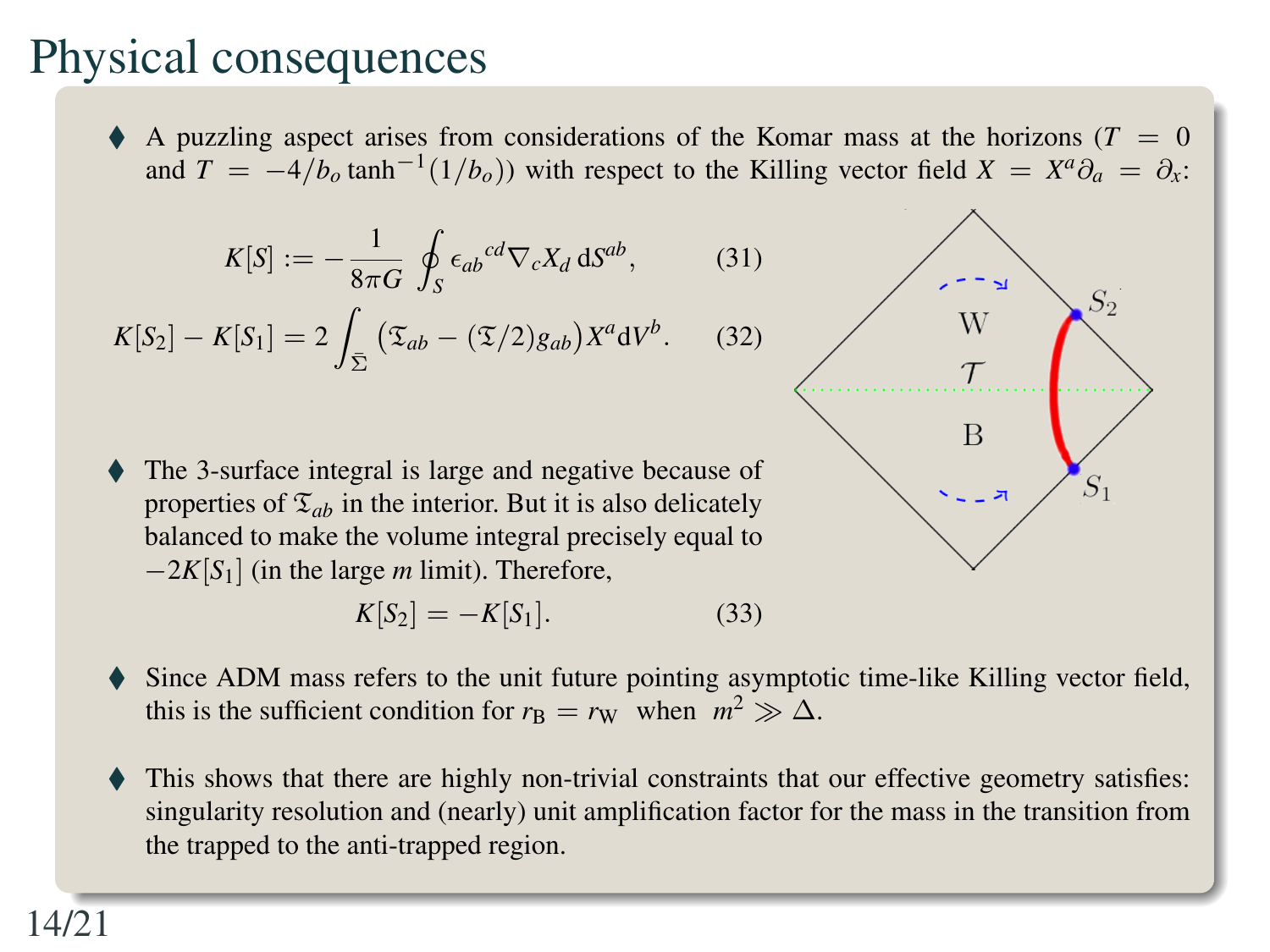#### Comparison with other proposals

i) Constant  $\mu_0$  schemes (physical results depend on fiducial cell)

$$
\delta_b \propto \frac{\sqrt{\Delta}}{\ell_{\rm Pl}}, \quad L_o \delta_c \propto \sqrt{\Delta}.\tag{34}
$$

ii) Improved dynamics  $\bar{\mu}$  schemes (BV scheme)

$$
\delta_b \propto \sqrt{\frac{\Delta}{p_c}}, \quad L_o \delta_c \propto \frac{\sqrt{\Delta p_c}}{(p_b/L_o)}.\tag{35}
$$

iii) Schemes based on dimensional arguments (CS scheme)

$$
\delta_b \propto \frac{\sqrt{\Delta}}{2m}, \quad L_o \delta_c \propto \sqrt{\Delta}.\tag{36}
$$

iv) Our proposal (AOS scheme)

$$
\delta_b = \left(\frac{\sqrt{\Delta}}{\sqrt{2\pi}\gamma^2 m}\right)^{1/3}, \qquad L_o \delta_c = \frac{1}{2} \left(\frac{\gamma \Delta^2}{4\pi^2 m}\right)^{1/3}.
$$
 (37)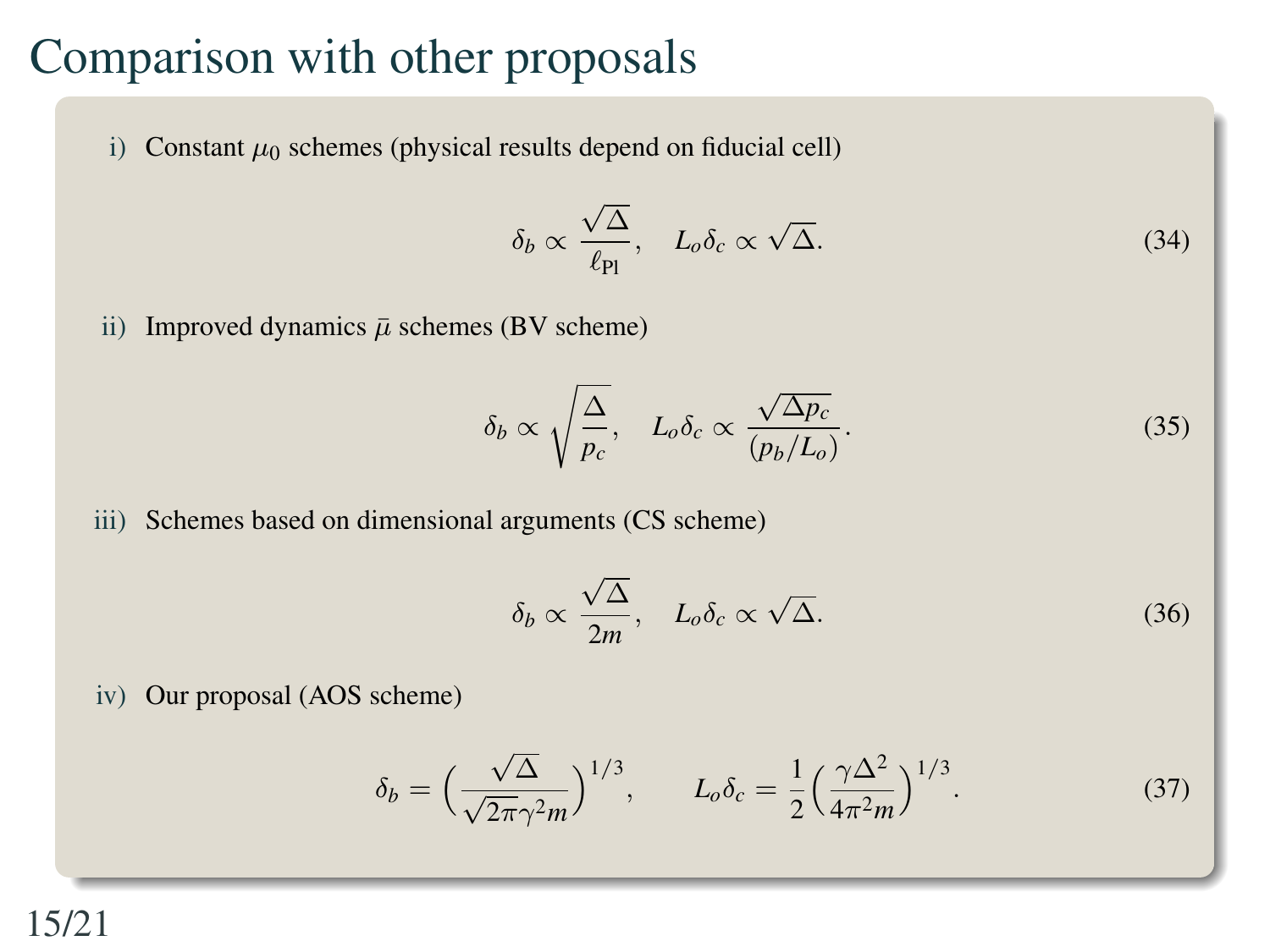# Comparison with other proposals



Comparison for  $m = 10<sup>4</sup>$ . In the classical theory,  $p_c$  decreases steadily corresponding to the monotonic decrease in the radius of the round 2-spheres. In 'CS' and 'AOS', it undergoes precisely one bounce, with a trapped region to the past of the bounce and anti-trapped to the future. In BV, it undergoes several bounces. The anti-trapped region after the first bounce is very short lived. After the second bounce, this  $\bar{\mu}$  scheme cannot be trusted because its underlying assumptions are violated.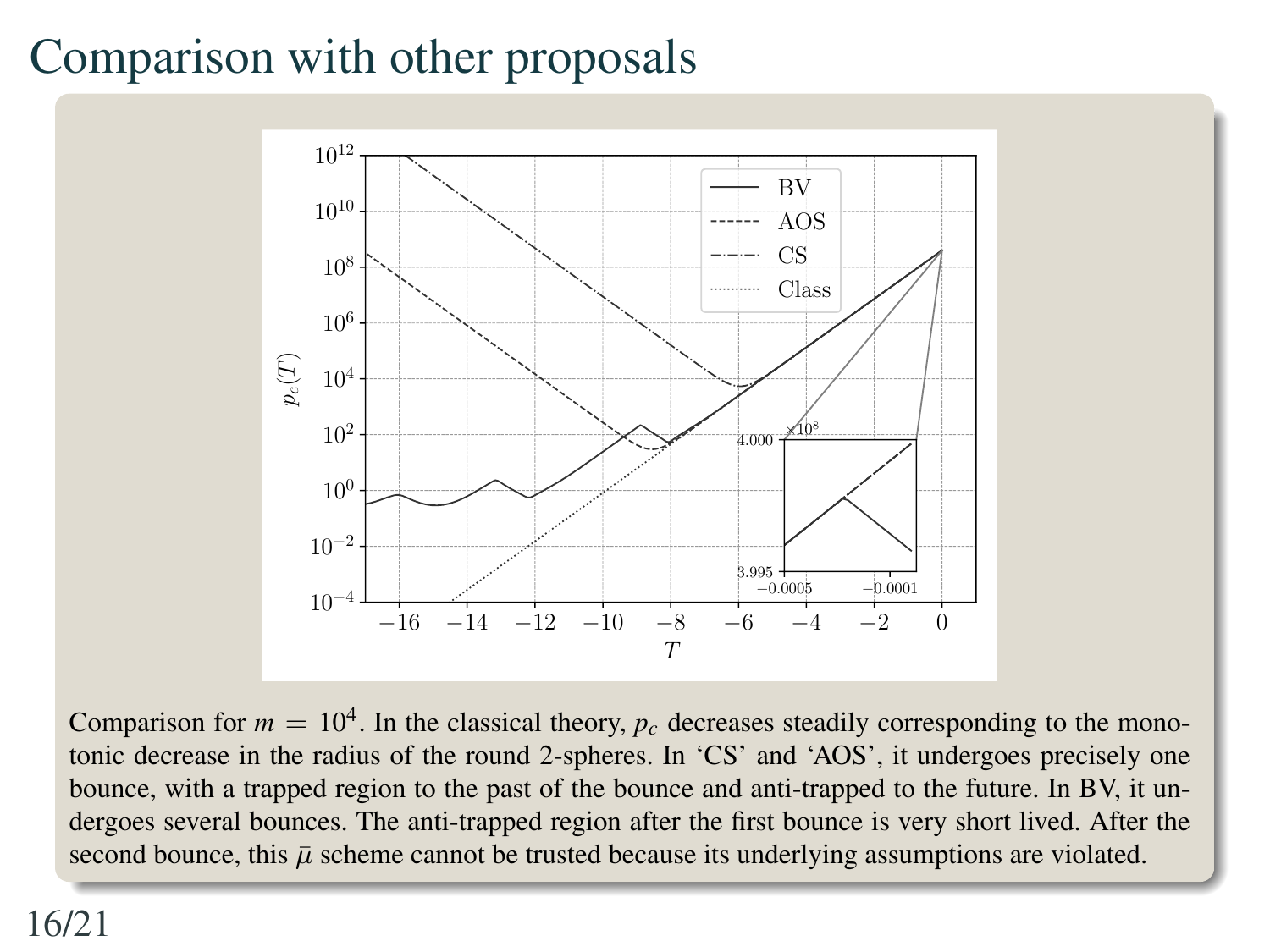### Comparison with other proposals



Comparison for  $m = 10<sup>4</sup>$ . This triad component signals the emergence of a black or white hole type horizon when it vanishes. The white hole type horizon emerges much much later in the CS approach (large mass amplification in the CS approach) than in AOS one (no amplification in the large *m* limit). The BV approach becomes unreliable after *T* ∼ −12. Besides, very near the black hole type horizon, the BV dynamics deviates from the classical theory. The AOS dynamics is indistinguishable from classical dynamics near this horizon.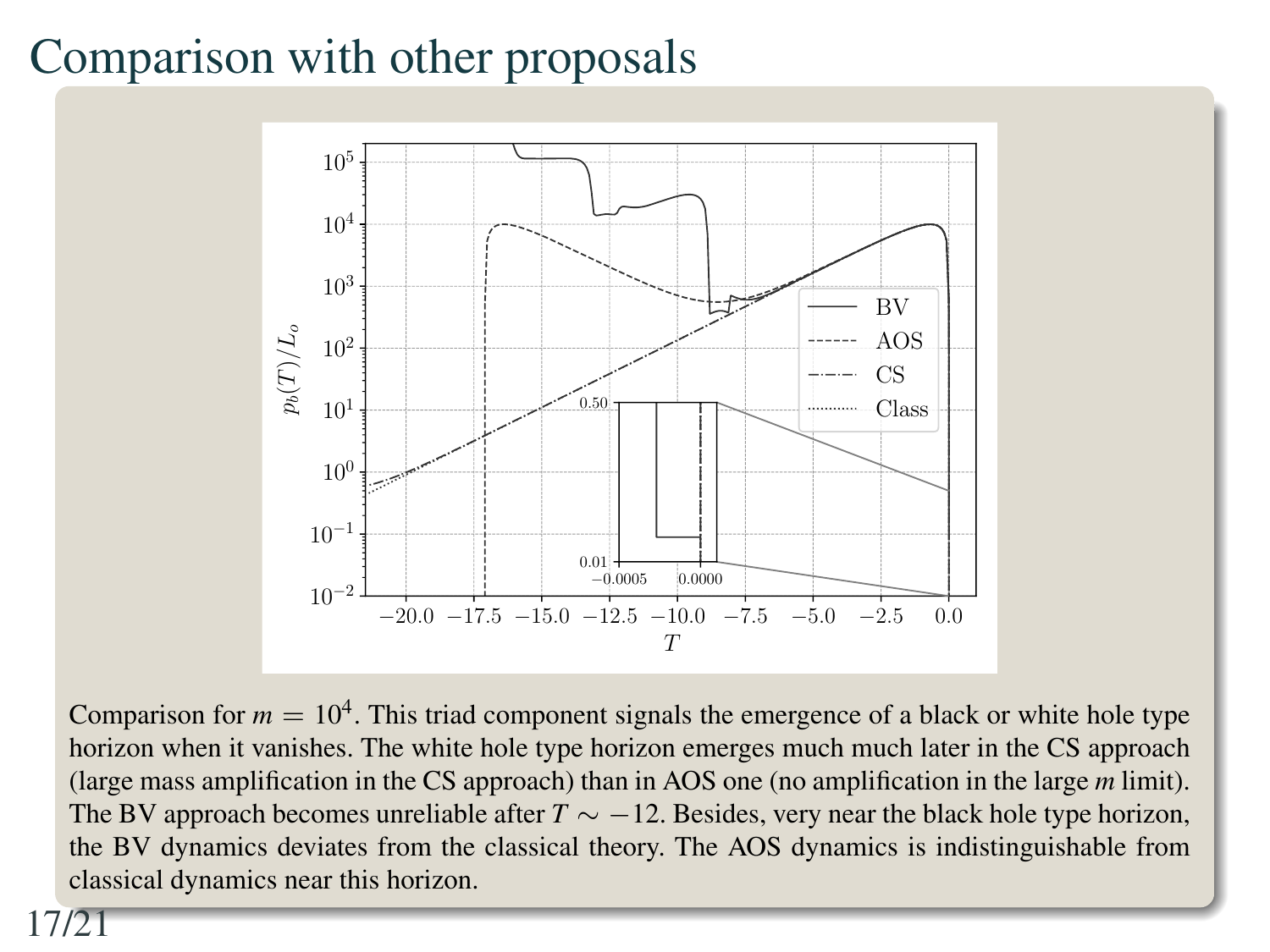#### Extension to the exterior

- $\blacklozenge$  We follow the same ideas discussed in the classical theory (homogeneous slicing and *SU*(1, 1) valued triad and connection)
- The dynamics in the exterior is dictated by

$$
\tilde{H}_{\rm eff}[\tilde{N}] = -\frac{1}{2G\gamma} \left[ 2\frac{\sin(\delta_{\tilde{c}}\,\tilde{c})}{\delta_{\tilde{c}}} \,|\tilde{p}_c| + \Big( -\frac{\sinh(\delta_{\tilde{b}}\,\tilde{b})}{\delta_{\tilde{b}}} + \frac{\gamma^2 \delta_{\tilde{b}}}{\sinh(\delta_{\tilde{b}}\,\tilde{b})} \Big) \,\tilde{p}_b \right], \quad \tilde{N} = \frac{\gamma \tilde{p}_c^{1/2} \,\delta_{\tilde{b}}}{\sinh(\delta_{\tilde{b}}\,\tilde{b})}.
$$
 (38)

The solutions to the dynamical equations take the form

$$
\cosh\left(\delta_{\tilde{b}}\,\tilde{b}(T)\right) = \tilde{b}_o \tanh\left(\frac{1}{2}\left(\tilde{b}_o T + 2\tanh^{-1}\left(\frac{1}{b_o}\right)\right)\right), \quad \tilde{p}_b(T) = -2 \frac{\sin(\delta_{\tilde{c}}\,\tilde{c}(T))}{\delta_{\tilde{c}}} \frac{\sinh(\delta_{\tilde{b}}\,\tilde{b}(T))}{\delta_{\tilde{b}}} \frac{\tilde{p}_c(T)}{\gamma^2 - \frac{\sinh^2(\delta_{\tilde{b}}\,\tilde{b}(T))}{\delta_{\tilde{b}}^2}},
$$
(39)

$$
\tan\left(\frac{\delta_{\tilde{c}}\,\tilde{c}(T)}{2}\right) = \mp \frac{\gamma L_o \delta_{\tilde{c}}}{8m} e^{-2T}, \quad \tilde{p}_c(T) = 4m^2 \Big(e^{2T} + \frac{\gamma^2 L_o^2 \delta_{\tilde{c}}^2}{64m^2} e^{-2T}\Big), \quad \tilde{b}_o = (1 + \gamma^2 \delta_{\tilde{b}}^2)^{1/2}.
$$
 (40)

where

$$
\frac{\sin(\delta_{\tilde{c}} \tilde{c})}{\gamma L_o \delta_{\tilde{c}}} \tilde{p}_c = m = -\frac{1}{2} \left[ -\frac{\sinh(\delta_{\tilde{b}} b)}{\delta_{\tilde{b}}} + \frac{\gamma^2 \delta_{\tilde{b}}}{\sinh(\delta_{\tilde{b}} \tilde{b})} \right] \frac{\tilde{p}_b}{\gamma L_o}
$$
\n(41)

The spacetime metric is

$$
\tilde{g}_{ab} \mathrm{d}x^a \mathrm{d}x^b \equiv \mathrm{d}\vec{s}^2 = -\frac{\tilde{p}_b^2}{\tilde{p}_c L_o^2} \mathrm{d}x^2 + \tilde{N}_\tau^2 \mathrm{d}\tau^2 + \tilde{p}_c (\mathrm{d}\theta^2 + \sin^2 \theta \mathrm{d}\phi^2). \tag{42}
$$

The horizon is located at  $T = 0$  and the spatial infinity at  $T = +\infty$ . The exterior and interior regions match smoothly across the horizon.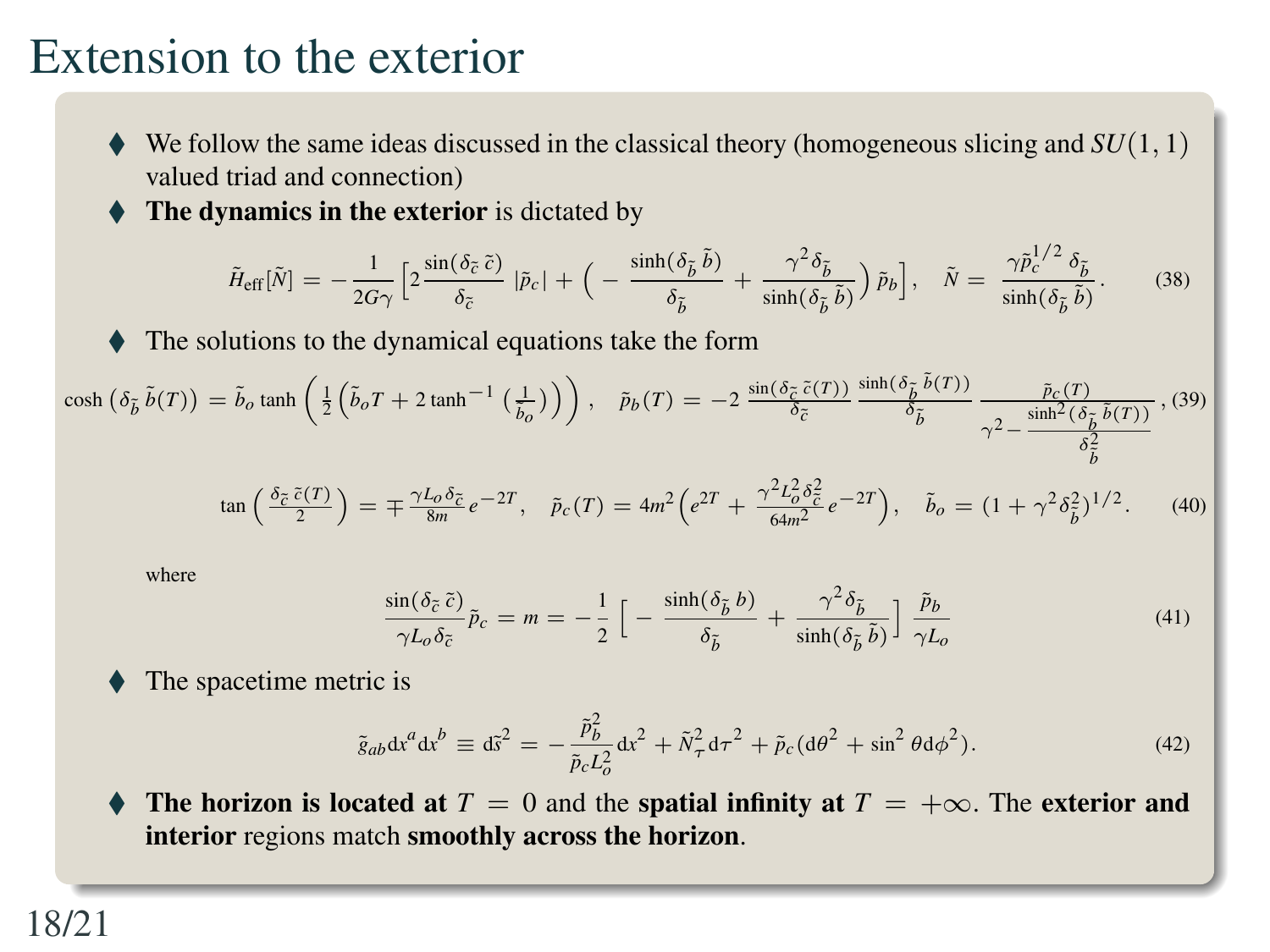#### Quantum extension of the Kruskal diagram

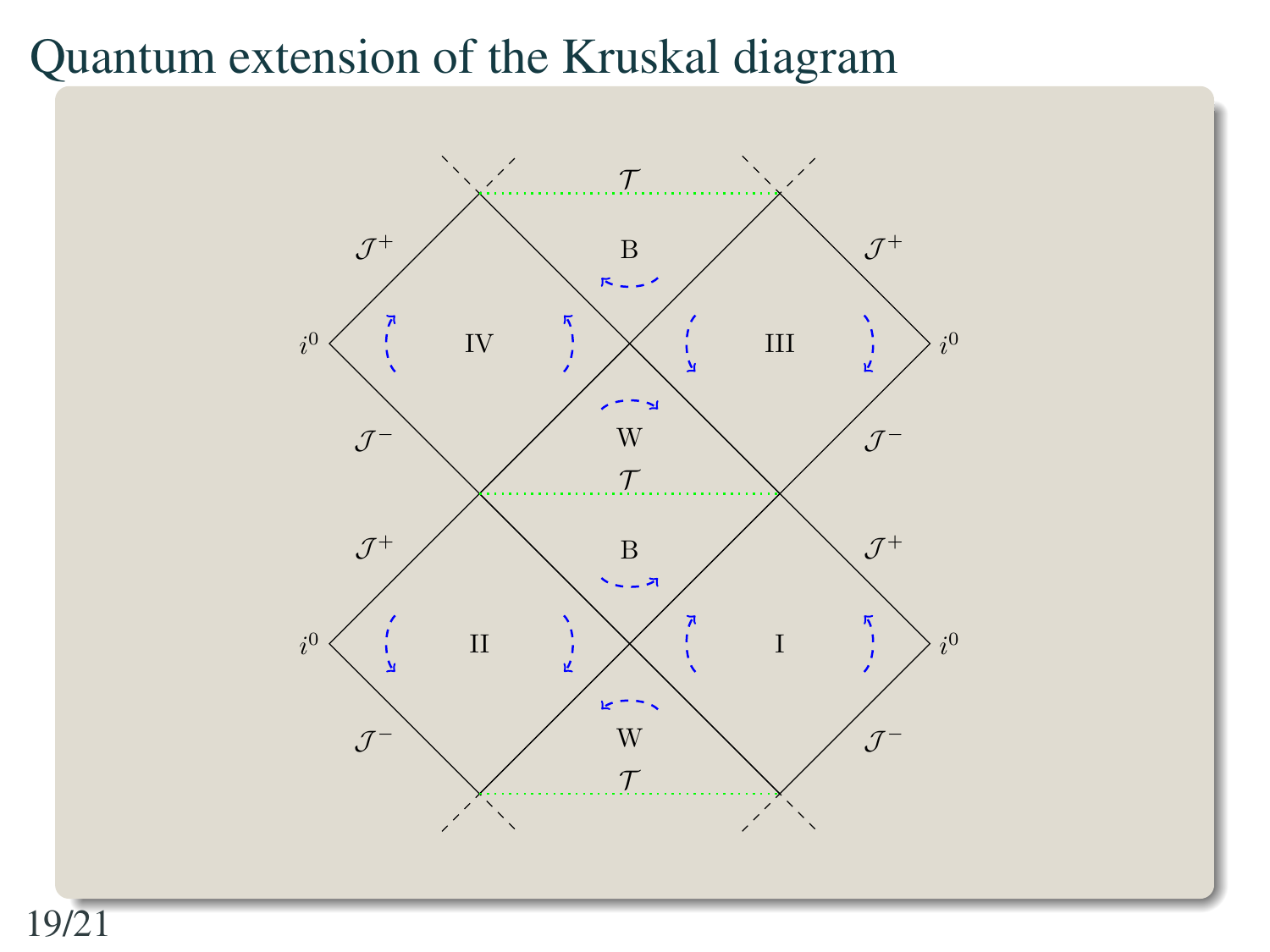#### Summary

- We provide a quantum extension (effective description a la LQC) of an eternal black hole with the following properties.
	- i) Physical quantities are insensitive to the fiducial structures necessary to construct the classical phase space.
	- ii) It admits an infinite number of trapped, anti-trapped and asymptotic regions.
	- iii) Consecutive asymptotic regions of macroscopic black holes have same ADM mass (macroscopic BHs).
	- iv) High-curvature regions are regular (singularity resolution).
	- v) The simplest curvature scalars have mass-independent upper bounds (macroscopic BHs).
	- vi) At low curvatures, quantum effects are small.
- None of the previously proposed models so far meet all these properties simultaneously.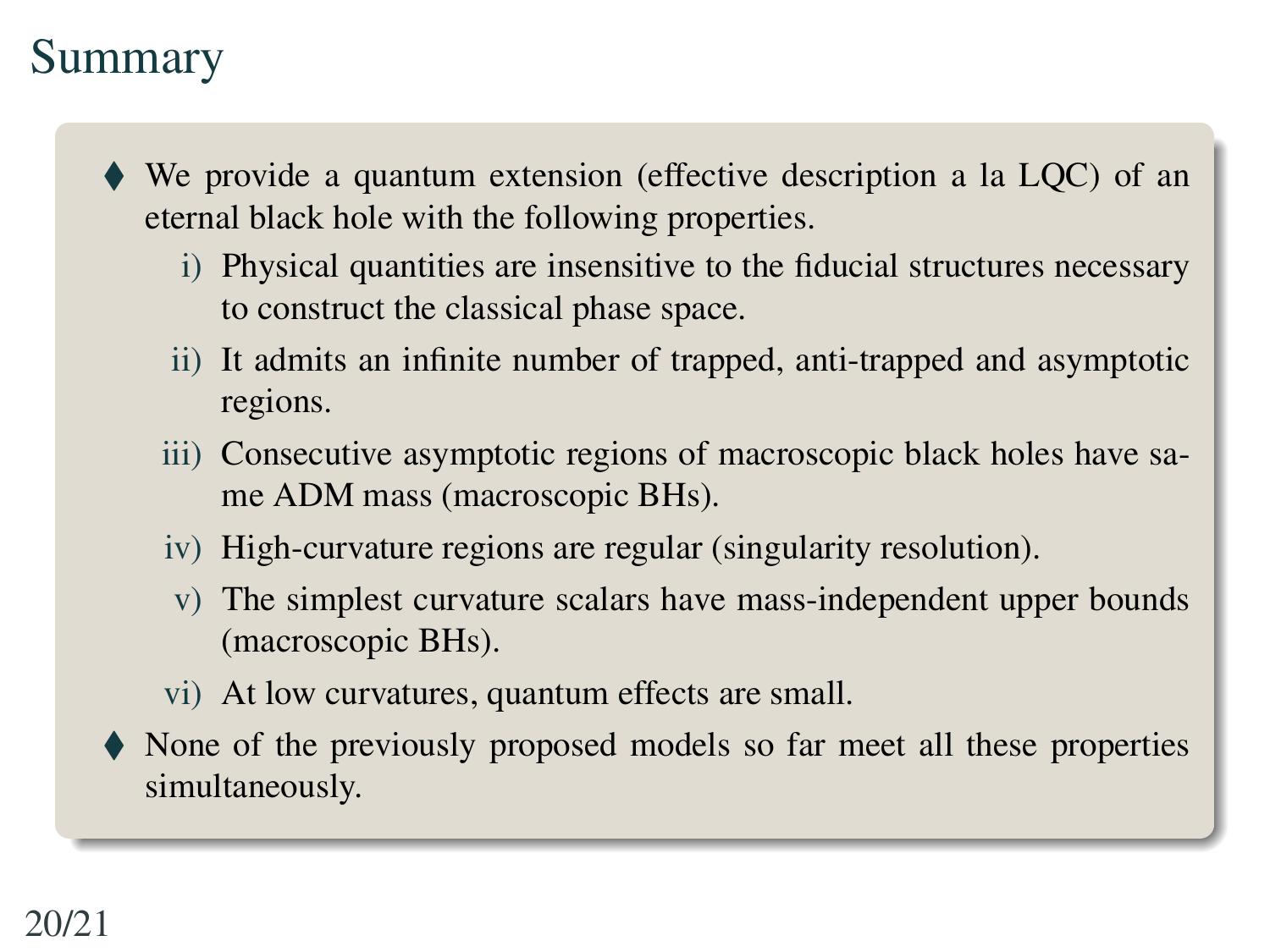## Limitations and future directions

◆ Full quantum dynamics need to be understood:

- i) The quantum Hamiltonian constraint has a complicated action. Fortunately, we have a proposal worth to be explored.
- ii) Classical and quantum Hamiltonian framework have been recently discussed in the literature for *SU*(1, 1) connections in 3+1 gravity. Interesting possibility: Application to our model.

iii) Then, one could "derive" effective equations using the LQC strategy.

- This is not a collapsing black space-time. But many relevant calculations already use the Kruskal space-time (vacuum states of linear field theories, renormalized stress energy tensor, etc.).
- Extension to more general spacetimes.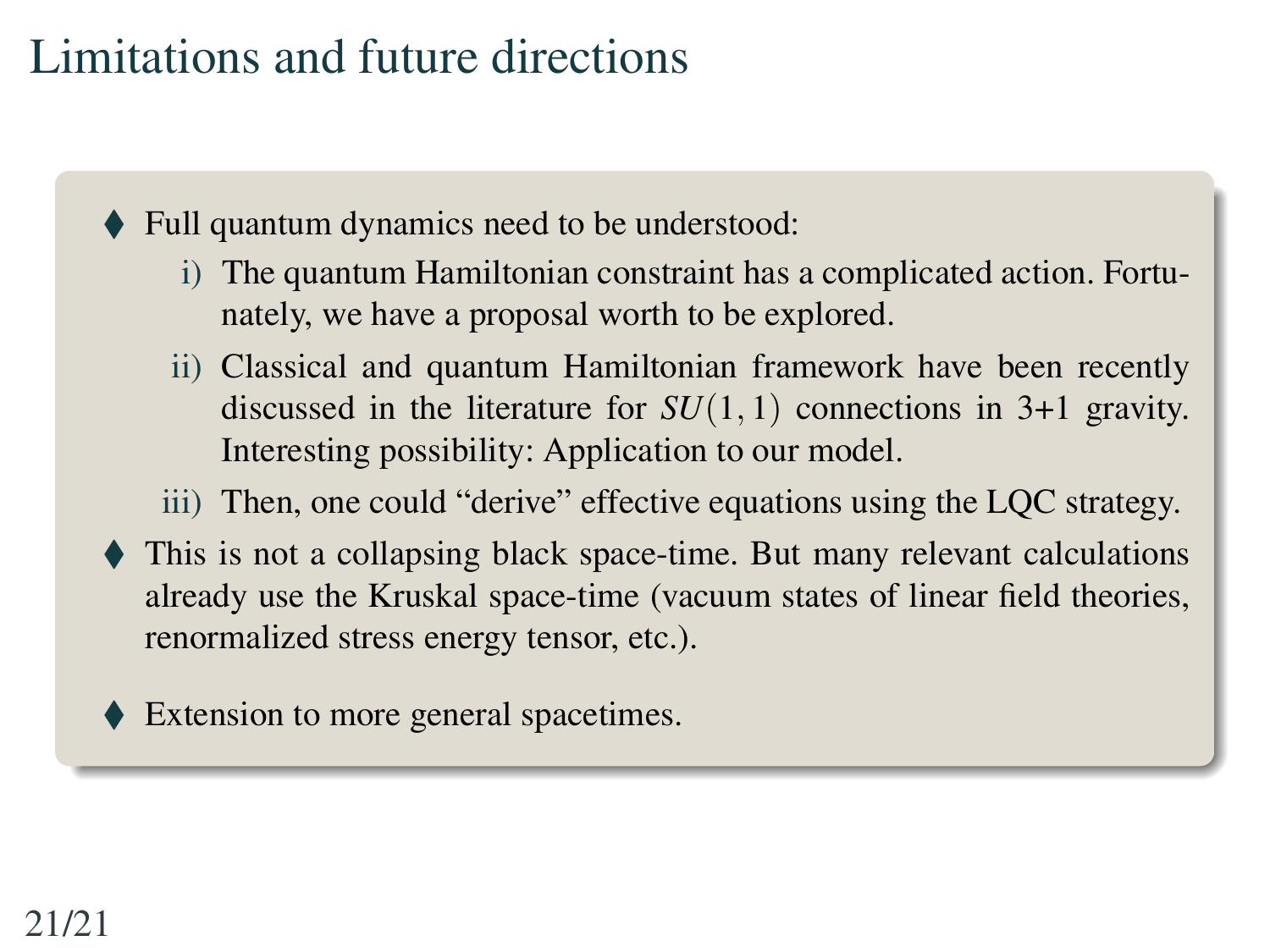# Implementation as functions of Dirac observables

- The quantum parameters  $\delta_b$  and  $\delta_c$  have been judiciously chosen as Dirac observables. Subtlety: Since *H* depends on  $\delta_h$ ,  $\delta_c$  and they have to be so chosen that along dynamical trajectories determined by *H*, they are constants of motion.
- We have found a way to meet this subtle self-consistency requirement:
	- First extend the phase space by adding  $\delta_b$ ,  $\delta_c$  as new phase space variables, together with their conjugate momenta.
	- **I** Then restrict  $\delta_b$ ,  $\delta_c$  to be desired functions of the original phase space variables via new first class constraints.
	- $\blacktriangleright$  Finally, identify suitable gauge fixing conditions that eliminate those new constraints (via gauge fixing) so that the reduced phase space is naturally isomomorphic to the original one.
- $\blacklozenge$  To implement this strategy, it is simplest to replace  $(b, p_b)$ ,  $(c, p_c)$ with other canonical coordinates (to get the solutions in closed form).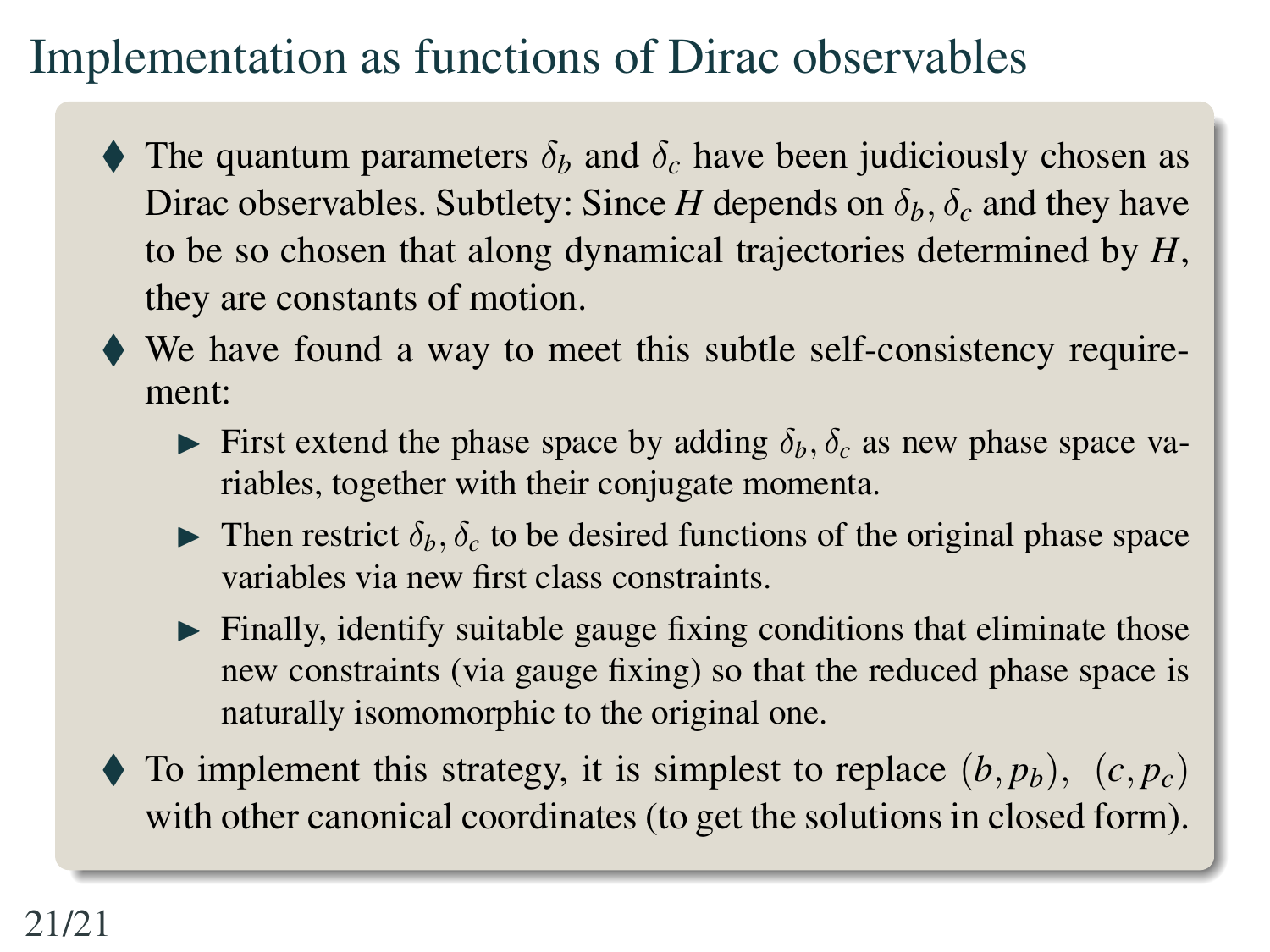#### Implementation as functions of Dirac observables

Let us consider new coordinates in the phase space Γ*<sup>o</sup>*

$$
O_1 := -\frac{1}{2\gamma} \left[ \frac{\sin \delta_b b}{\delta_b} + \frac{\gamma^2 \delta_b}{\sin \delta_b b} \right] \frac{p_b}{L_o}, \quad O_2 := \left[ \frac{\sin \delta_c c}{\gamma L_o \delta_c} \right] p_c.
$$
 (43)

and suitable conjugated momenta  $P_i$  such that  $\{O_i, P_j\} = \delta_{ij}$ .

- Ext us extend the phase space  $(\Gamma_o, \Omega_o)$  to  $(\Gamma, \Omega)$  where  $\delta_b$  and  $\delta_c$  are now phase space variables together with their momenta  $\{\delta_b, P_{\delta_b}\} = 1$  and  $\{\delta_c, P_{\delta_c}\} = 1$ .
- Let us now introduce the desired conditions on  $\delta_b$  and  $\delta_c$  as constraints (first class with the Hamiltonian).<br>  $\delta_b = O_b = E(\delta_a)$  (44)  $\Phi_1 = O_1 - F_b(\delta_b), \quad \Phi_2 = O_2 - F_c(\delta_c).$  (44)
- The total Hamiltonian reads

$$
H_T = -\frac{L_o \tilde{N}}{G} (O_2 - O_1) + \lambda_1 \Phi_1 + \lambda_2 \Phi_2,
$$
 (45)

- We now require gauge fixing conditions such that i) the Hamiltonian vector field is tangential to the constraint - gauge surfaces and ii) the pullback of  $\Omega$  on those surfaces is symplectomorphic to Ω*o*.
- One can see that the gauge fixing conditions that satisfy these requirements are  $\phi_1 = P_{\delta_b} = 0$ and  $\phi_2 = P_{\delta} = 0$ .
- The resulting EOMs are equivalent to the ones we use in our approach.